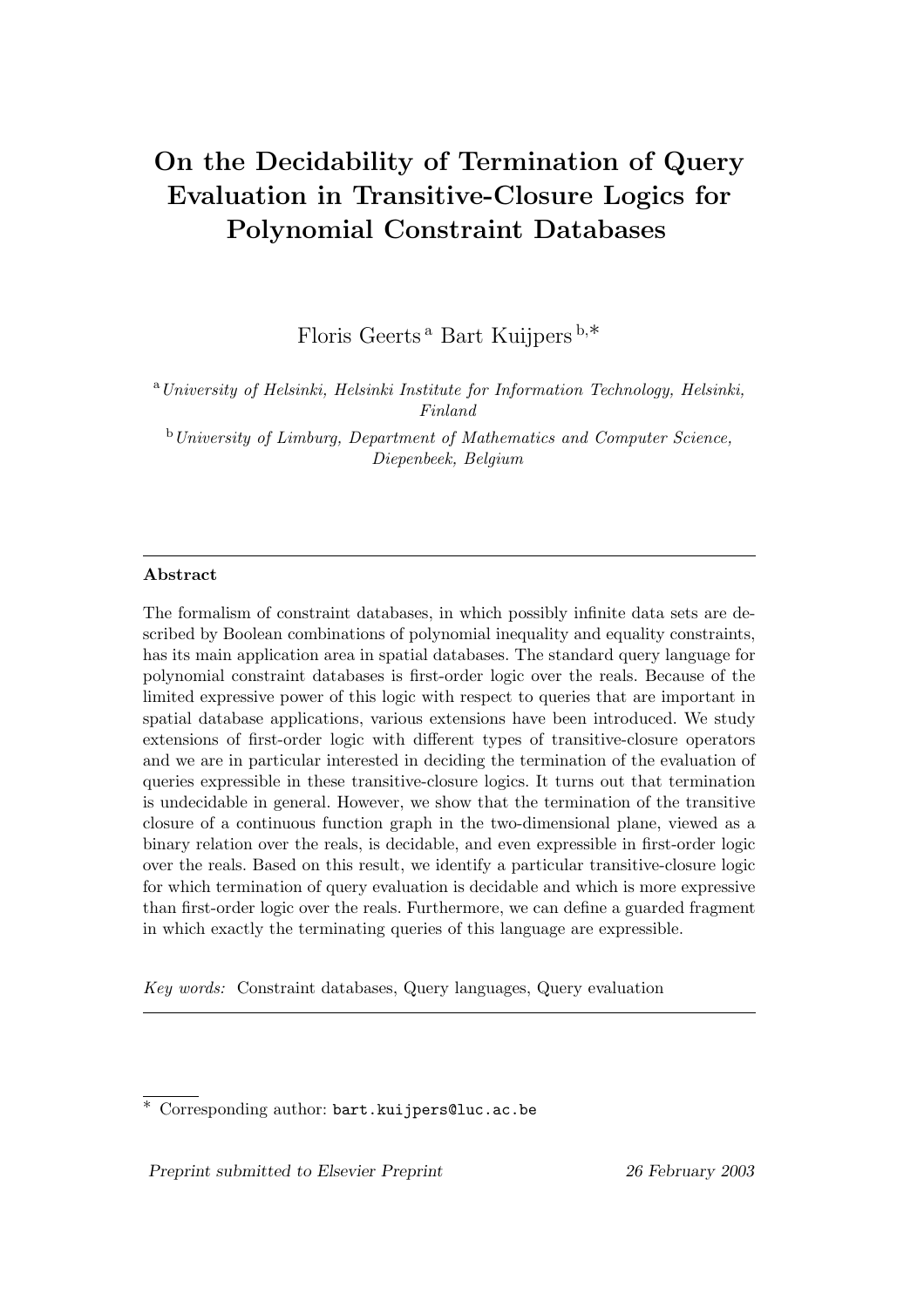#### 1 Introduction and summary

The framework of constraint databases, introduced in 1990 by Kanellakis, Kuper and Revesz [13] and by now well-studied [21, 26], provides an elegant and powerful model for applications that deal with infinite sets of points in some real space  $\mathbb{R}^n$ , for instance spatial databases. In the setting of the constraint model, these infinite sets are finitely represented as Boolean combinations of polynomial equalities and inequalities over the reals. A wide range of geometric figures can be modelled in this way. The smiling face, shown in Figure 1, is an example of a two-dimensional set that can be described as  $\{(x,y) \in \mathbb{R}^2 \mid x^2/25 + y^2/16 \leq 1 \land x^2 + 4x + y^2 - 2y \geq -4 \land x^2 + 4y^2 - 2y \geq 0 \}$  $x^2 - 4x + y^2 - 2y \ge -4 \wedge (x^2 + y^2 - 2y \ne 8 \vee y > -1)$ . An example in a higher dimension is the spatial database consisting of the set of points on the northern hemisphere together with the points on the equator of the unit sphere in the three-dimensional space  $\mathbf{R}^{3}$ . It can be represented by the formula  $x^2 + y^2 + z^2 = 1 \wedge z \ge 0.$ 



Fig. 1. An example of a constraint database in  $\mathbb{R}^2$ .

The relational calculus augmented with polynomial constraints, or first-order logic over the reals augmented with predicates to address the database, denoted FO for short, is the standard first-order query language for constraint databases. The FO-sentence  $(\exists r)(\forall x)(\forall y)(\forall z)(S(x, y, z) \rightarrow x^2 + y^2 + z^2 < r^2)$ expresses that the three-dimensional spatial relation  $S$  is bounded. Although variables in such expressions range over the real numbers, queries expressed in this calculus can still be effectively computed, and we have the closure property that says that an FO-query, when evaluated on a constraint database yields again databases in the constraint model. These properties are direct consequences of a quantifier-elimination procedure for the first-order theory of real closed fields that was first given by Tarski [27].

Although many interesting properties can be expressed in FO, its most important deficiency is that its expressive power is rather limited. For instance, several practically relevant topological properties of spatial data, such as connectivity and reachability, are not expressible in FO [19] and various people have proposed and studied extensions of FO with tractable recursion mecha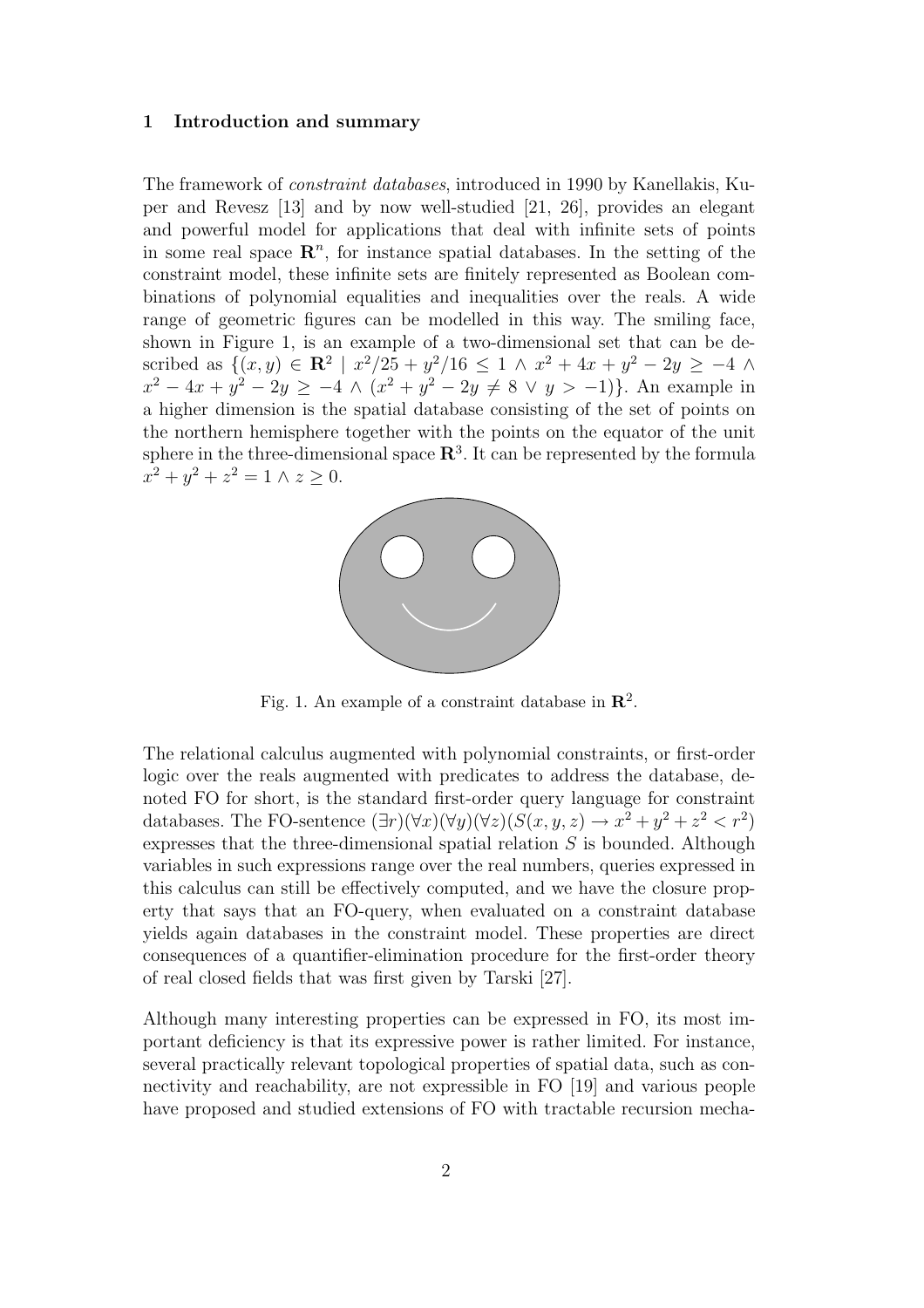nisms to obtain more expressive languages. For example, datalog versions with constraints have been proposed [12, 18, 20] (for an overview see [21, Chapter 7]); a programming language extending FO with assignments and a while-loop has been shown to be a computationally complete language for constraint databases [21, Chapter 2]; and extensions of FO with topological predicates have been proposed and studied [2, 11]. In analogy with the classical graph connectivity query, which cannot be expressed in the standard relational calculus but which can be expressed in the relational calculus augmented with a transitiveclosure operator, also extensions of FO with various transitive-closure operators have been proposed. These extensions are more expressive, in particular, they allow the expression of connectivity and reachability queries and some are even computationally complete [10, 12, 15, 16, 17]. Recently, the present authors introduced FO+TC and FO+TCS, two languages in which an operator is added to FO that allows the computation of the transitive closure of unparameterized sets in some  $\mathbb{R}^{2k}$  [10]. In the latter language also FO-definable stop conditions are allowed to control the evaluation of the transitive-closure. Later on, Kreutzer has studied the language that we refer to as  $FO+KTC$  [16], which is an extension of FO with a transitive-closure operator that may be applied to parameterized sets and in which the computation of the transitive closure can be restricted to certain paths (after specifying certain starting points). The fragments of FO+TCS and FO+KTC, that does not use multiplication, are shown to be computationally complete on databases definable by linear constraints [10, 16].

In all of these transitive-closure languages, we face the well-know fact that recursion involving arithmetic over an infinite domain, such as the reals with addition and multiplication in this setting, is not guaranteed to terminate. In this paper, we are interested in termination of query evaluation in these different transitive-closure logics and in particular in deciding termination. We show that the termination of the evaluation of a given query, expressed in any of these languages, on a given input database is undecidable as soon as the transitive closure of 4-ary relations is allowed. In fact, a known undecidable problem in *dynamical systems theory*, namely deciding *nilpotency* of functions from  $\mathbb{R}^2$  to  $\mathbb{R}^2$  [3, 4], can be reduced to our decision problem. When the transitive-closure operator is restricted to work on binary relations, the matter is more complicated. We show the undecidability of termination for FO+TCS restricted to binary relations. However, both for FO+TC and FO+KTC restricted to binary relations, finding an algorithm for deciding termination is related to some outstanding open problems in dynamical systems theory. Indeed, a decision procedure for FO+KTC restricted to binary relations would solve the point-to-fixed-point problem. If we can show that testing termination of the evaluation of expressions restricted to binary relations in  $FO+TC$  is decidable, we also have decidability of *nilpotency* for functions from  $\bf R$  to  $\bf R$ . Both these decision problems from dynamical systems theory are already open for some time [3, 14].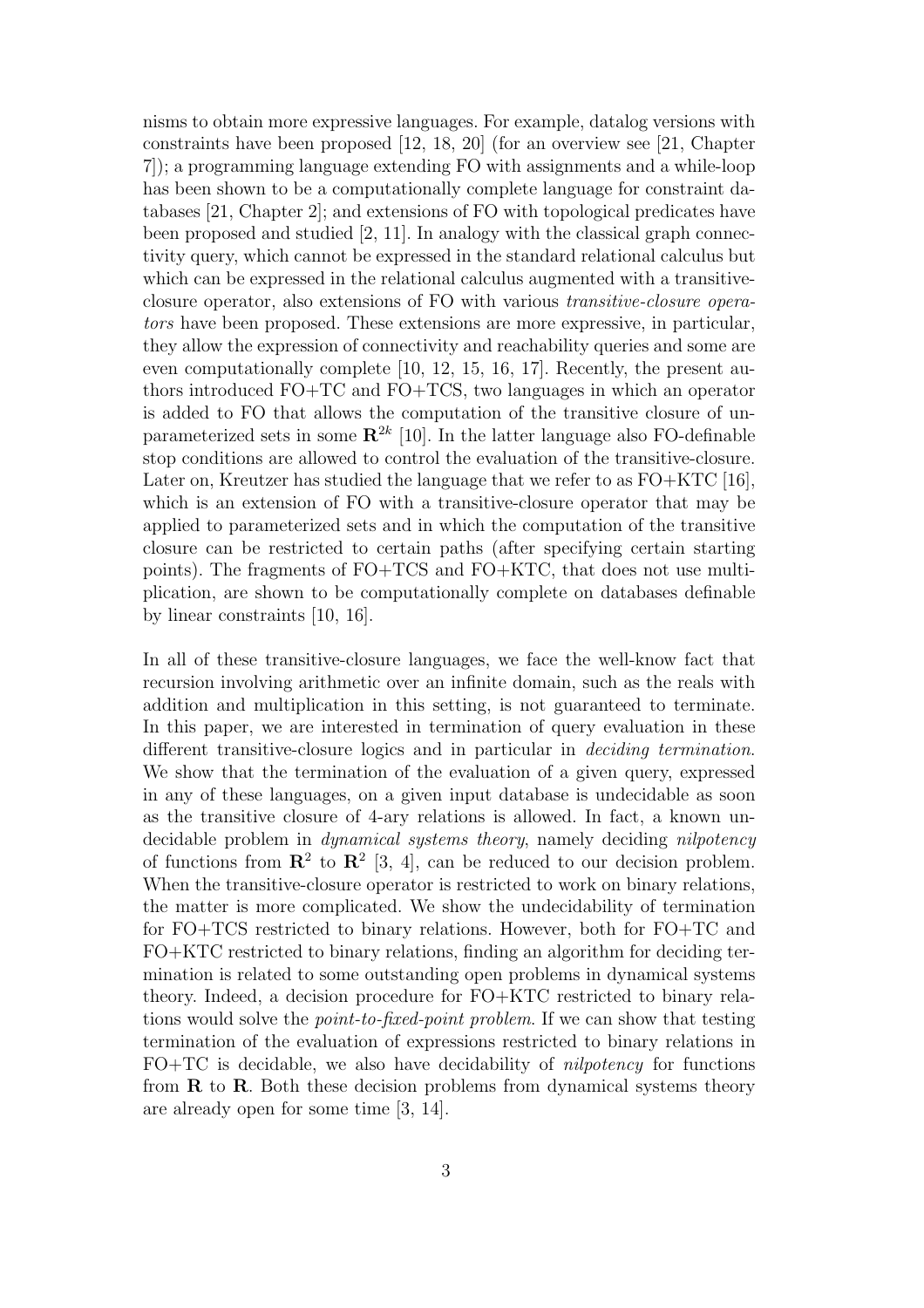

Fig. 2. A function graph (thick) with non-terminating transitive closure (thin).

For FO+TC restricted to binary relations, we have obtained a positive decidability result, however. A basic problem in this context is deciding whether the transitive closure of a fixed subset of the two-dimensional plane, viewed as a binary relation over the reals, terminates. Even if these subsets are restricted to be the graphs of possibly discontinuous functions from  $\bf R$  to  $\bf R$ , this problem is already puzzling dynamical system theorists for a number of years (it relates to the above mentioned point-to-fixed-point problem). However, when we restrict our attention to the transitive closure of continuous function graphs, we can show that the termination of the transitive closure of these figures is decidable. As an illustration of possible inputs for this decision problem, two continuous function graphs are given in Figures 2 and 3. The one in Figure 2 has a non-terminating transitive closure, but the one in Figure 3 terminates after four iterations. Furthermore, we show that this decision procedure is expressible in FO. In the course of our proof, we also give a stronger version of Sharkovski˘ı's theorem [1] from dynamical systems theory for terminating continuous functions. We also extend another result in this area, namely, we show that nilpotency of continuous semi-algebraic functions is decidable and that this decision procedure is even expressible in FO. Previously, this result was only stated, without proof, for continuous piecewise affine functions [4].

Based on this decision result, we define a fragment of FO+TC in which the transitive-closure operator is restricted to work on graphs of continuous functions from  $\bf R$  to  $\bf R$ . Termination of queries in this language is shown to be decidable. Furthermore, we define a guarded fragment of this transitive-closure logic in which only, and all, terminating queries can be formulated. We also show that this very restricted form of transitive closure yields a language that is strictly more expressive than FO.

This paper is organized as follows. In Section 2, we define constraint databases, the query language FO and several extensions with transitive-closure operators. In Section 3, we give general undecidability results. In Section 4, we give a procedure to decide termination of the transitive closure of continuous function graphs in the plane. In Section 5, we study the extension of FO with a transitive closure operator that is restricted to work on continuous function graphs. In this section, we also describe a guarded fragment of this language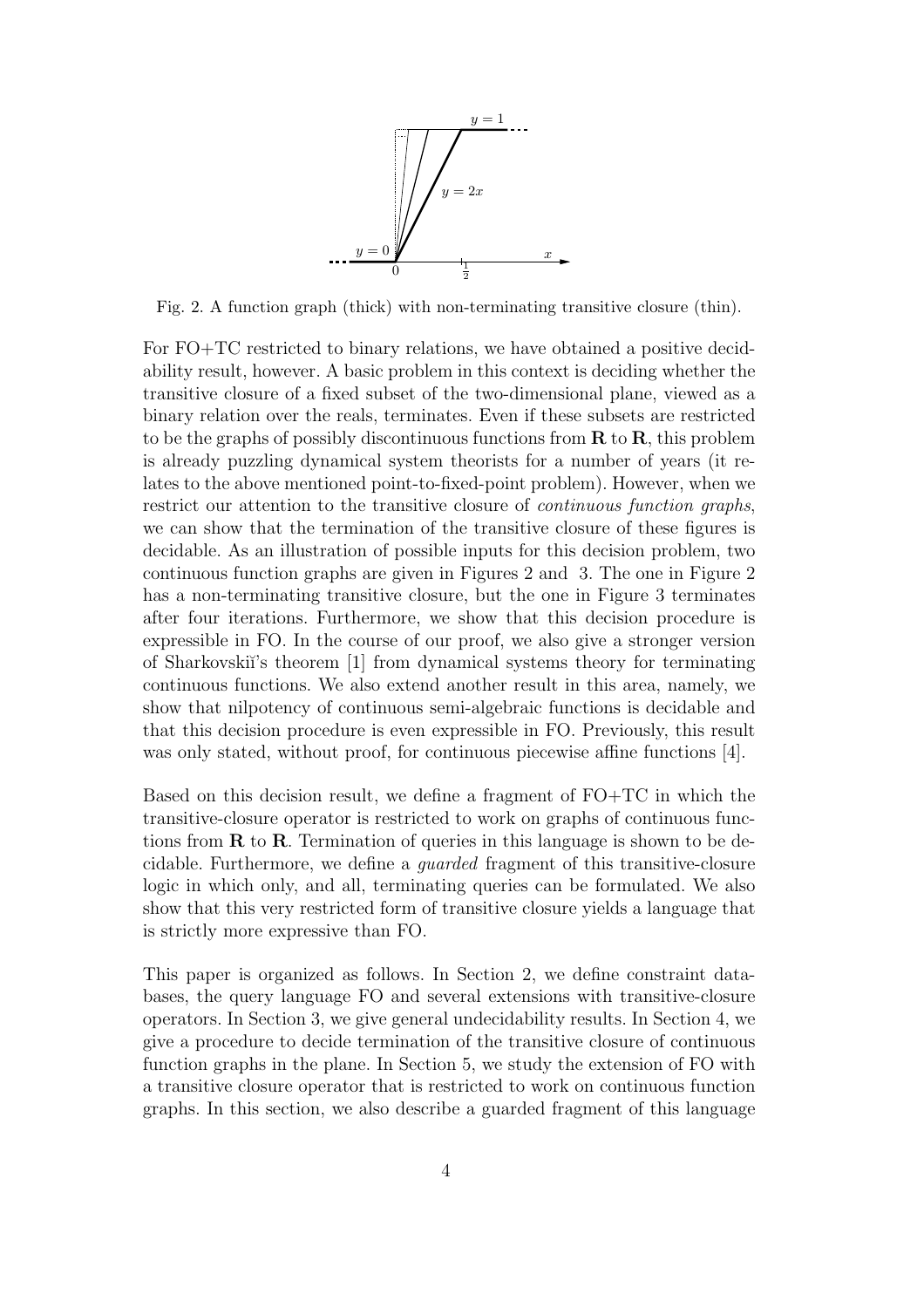

Fig. 3. A function graph (thick) with terminating transitive closure (thin).

and give expressiveness results. The paper concludes with some remarks on generalizations to arbitrary real closed fields.

#### 2 Definitions and preliminaries

In this section, we define constraint databases and their standard first-order query language FO. We also define existing extensions of this logic with different transitive-closure operators: FO+TC, FO+TCS and FO+KTC.

#### 2.1 Constraint databases and first-order logic over the reals

Let **R** denote the set of the real numbers, and  $\mathbb{R}^n$  the *n*-dimensional real space (for  $n \geq 1$ ).

**Definition 1** An *n*-dimensional *constraint database* is a geometrical figure in  $\mathbb{R}^n$  that can be defined as a Boolean combination (union, intersection and complement) of sets of the form  $\{(x_1, \ldots, x_n) \in \mathbb{R}^n \mid p(x_1, \ldots, x_n) > 0\}$ , where  $p(x_1, \ldots, x_n)$  is a polynomial with integer coefficients in the real variables  $x_1, \ldots, x_n.$ 

Spatial databases in the constraint model are usually defined as finite collections of such geometrical figures (see Chapter 2 in [21]). We have chosen the simpler definition of a database as a single geometrical figure, but all results carry over to the more general setting.

We remark that in mathematical terminology, constraint databases are called semi-algebraic sets [5]. If a constraint database can be described by linear polynomials only, we refer to it as a linear constraint database.

Example 1 The constraint model allows to describe a wide range of geometrical figures. In the Introduction some examples were given. Figure 4 shows another example of a constraint database in  $\mathbb{R}^2$  which can be defined by the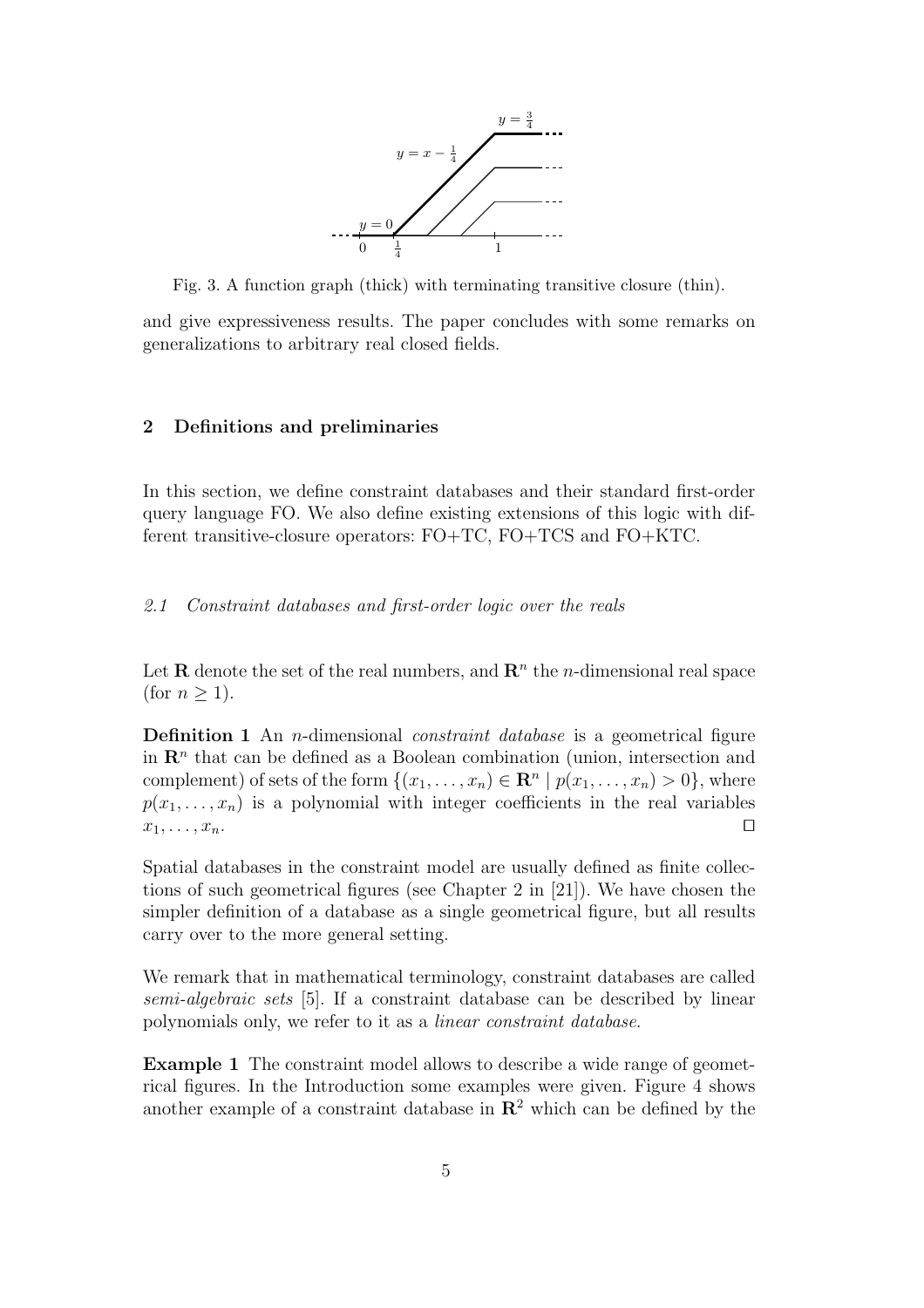formula  $(x = 0 \land 0 \le y \le 2) \lor (-1 \le x \le 1 \land y = 2) \lor ((x - \frac{5}{2})$  $(\frac{5}{2})^2 + (y-1)^2 =$  $1 \wedge x \leq \frac{5}{2}$ 2 ).  $\hskip10mm \square$ 

Observe that  $p(x_1, \ldots, x_n) = 0$  is equivalent to  $\neg(p(x_1, \ldots, x_n) > 0) \wedge \neg(\neg p(x_1, \ldots, x_n) > 0)$ 0), so polynomial equations can be used as well as polynomial inequalities.



Fig. 4. An example of a constraint database in  $\mathbb{R}^2$ .

In this paper, we will use FO, the relational calculus augmented with polynomial inequalities as a basic query language.

**Definition 2** A formula in FO, over an *n*-dimensional input database, is a first-order logic formula,  $\varphi(y_1, \ldots, y_m, S)$ , built, using the logical connectives and quantification over real variables, from two kinds of atomic formulas, namely  $S(x_1, \ldots, x_n)$  and  $p(x_1, \ldots, x_k) > 0$ , where S is a *n*-ary relation name representing the input database and  $p(x_1, \ldots, x_k)$  is a polynomial with integer coefficients in the real variables  $x_1, \ldots, x_k$ .

In the expression  $\varphi(y_1, \ldots, y_m, S), y_1, \ldots, y_m$  denote the free variables. Variables in such formulas are assumed to range over R. Tarski's quantifierelimination procedure for first-order logic over the reals guarantees that FO expressions can be evaluated effectively on constraint database inputs and their result is a constraint database (in  $\mathbb{R}^m$ ) that also can be described by means of polynomial constraints over the reals [6, 27].

If  $\varphi(y_1,\ldots,y_m,S)$  is an FO formula,  $a_1,\ldots,a_m$  are reals, and A is an ndimensional constraint database, then we denote by  $(a_1, \ldots, a_m, A) \models \varphi(y_1,$  $\dots, y_m, S$  that  $(a_1, \dots, a_m, A)$  satisfies  $\varphi$ . We denote by  $\varphi(A)$  the set  $\{(a_1, \dots, a_m) \in$  $\mathbf{R}^m \mid (a_1, \ldots, a_m, A) \models \varphi(y_1, \ldots, y_m, S).$ 

The fragment of FO in which multiplication is disallowed is called  $FO<sub>Lin</sub>$ . This fragment is closed on the class of linear constraint databases [21].

**Example 2** The FO formula  $S(x, y) \wedge (\forall \varepsilon)(\varepsilon > 0 \Rightarrow (\exists v)(\exists w)(\neg S(v, w) \wedge$  $(x - v)^2 + (y - w)^2 < \varepsilon$ ) has x and y as free variables. For a 2-dimensional constraint database S, it expresses the set of points with coordinates  $(x, y)$ that belong to the intersection of S and its topological border.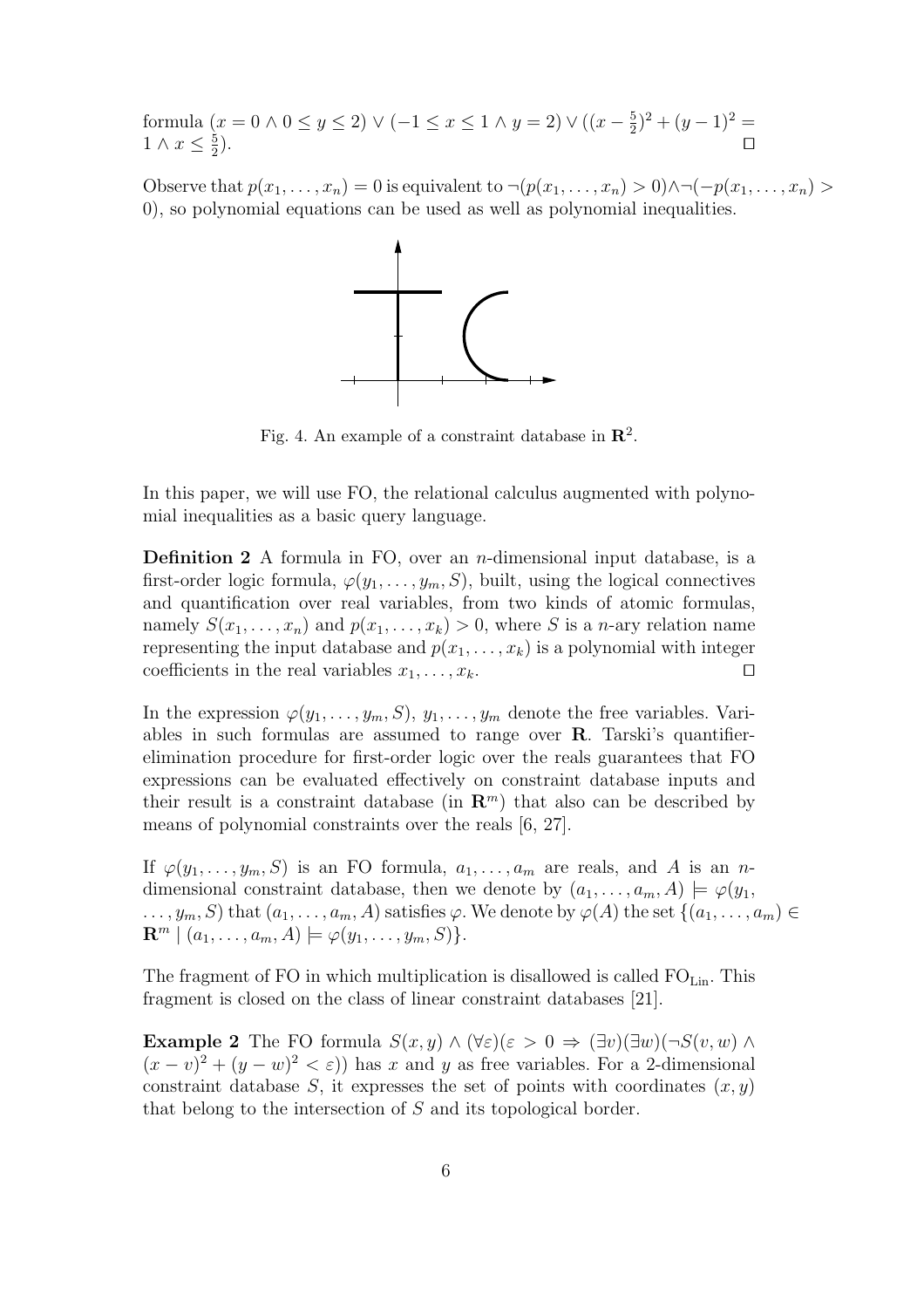The sentence  $(\exists r)(\forall x)(\forall y)(S(x, y, z) \rightarrow x^2 + y^2 + z^2 \leq r^2)$  expresses that a given 3-dimensional constraint database  $S$  is bounded.  $\square$ 

## 2.2 Transitive-closure logics

We now define a number of extensions of FO (and of  $FO_{Lin}$ ) with different types of transitive-closure operators. Recently, the present authors introduced and studied the first two extensions, FO+TC and FO+TCS [9, 10]. The latter extension, FO+KTC, is due to Kreutzer [16].

Definition 3 A formula in FO+TC is a formula built in the same way as an FO formula, but with the following extra formation rule: if  $\psi(\vec{x}, \vec{y})$  is a formula with  $\vec{x}$  and  $\vec{y}$  k-tuples of real variables, and with all free variables of  $\psi$  among  $\vec{x}$  and  $\vec{y}$  and if  $\vec{s}$ ,  $\vec{t}$  are k-tuples of real variables, then

$$
[\text{TC}_{\vec{x};\vec{y}}\,\psi(\vec{x},\vec{y})](\vec{s},\vec{t})\tag{1}
$$

is also a formula which has as free variables those in  $\vec{s}$  and  $\vec{t}$ .

The semantics of a subformula of the above form  $(1)$  evaluated on a database A is defined in the following operational manner: Start computing the following iterative sequence of 2k-ary relations:  $X_0 := \psi(A)$  and  $X_{i+1} := X_i \cup \{(\vec{x}, \vec{y}) \in$  ${\bf R}^{2k}\mid (\exists \vec{z})\, (X_i(\vec{x},\vec{z}) \wedge X_0(\vec{z},\vec{y}))\}$  and stop as soon as  $X_i=X_{i+1}.$  The semantics of  $[TC_{\vec{x};\vec{y}}\psi(\vec{x},\vec{y})](\vec{s},\vec{t})$  is then defined as  $(\vec{s},\vec{t})$  belonging to the 2k-ary relation  $X_i$ .

Since every step in the above algorithm, including the test for  $X_i = X_{i+1}$ , is expressible in FO, every step is effective and the only reason why the evaluation may not be effective is that the computation does not terminate. In that case the semantics of the formula (1) (and any other formula in which it occurs as subformula) is undefined.

In general, the semantics of a formula  $\varphi$  in FO+TC is evaluated in the standard bottom-up fashion. The result of the evaluation of subformulas is passed on to formulas that are higher up in the parsing tree of  $\varphi$ . Also for the languages FO+TCS and FO+KTC, that we discuss below, this bottom-up evaluation method is used.

Example 3 As an example of an FO+TC formula over a 2-dimensional input database S, we take

$$
[\text{TC}_{x,y} S(x,y)](s,t).
$$

This expression, when applied to a 2-dimensional figure, returns the transitive closure of this figure, viewed as a binary relation over R.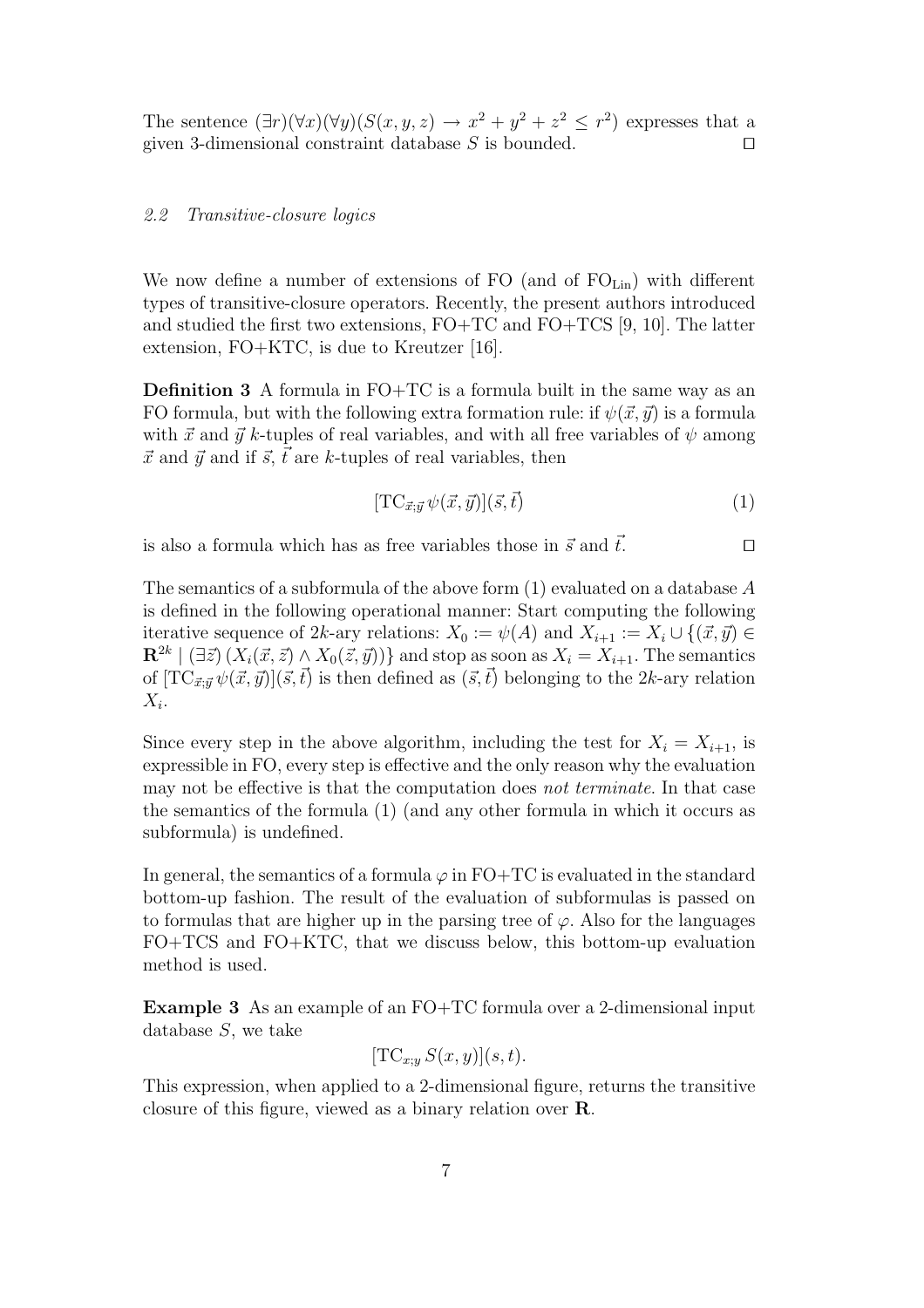For illustrations of the evaluation of this formula, we return to the examples in Figures 2 and 3 in the Introduction. When applied to the graph of the function shown in Figure 2 (thick lines), we get a non-terminating evaluation. Indeed, in each iteration, line segments of the line  $y = 1$  and of a line  $y = 2^n x$ for ever larger  $n \geq 1$  are added. But on input the graph of the function shown in Figure 3 (thick lines), it terminates after four iterations (since  $X_5 = X_4$ ) and returns the depicted figure (thick plus thin lines).  $\square$ 

The language  $FO_{Lin}+TC$  consists of all  $FO+TC$  formulas that do not use multiplication.

The following language, FO+TCS, is a modification of FO+TC that incorporates a construction to specify explicit termination conditions on transitive closure computations.

Definition 4 A formula in FO+TCS is built in the same way as an FO formula, but with the following extra formation rule: if  $\psi(\vec{x}, \vec{y})$  is a formula with  $\vec{x}$  and  $\vec{y}$  k-tuples of real variables;  $\sigma$  is an FO sentence over the input database and a special 2k-ary relation name X; and  $\vec{s}$ ,  $\vec{t}$  are k-tuples of real variables, then

$$
[\text{TC}_{\vec{x};\vec{y}}\,\psi(\vec{x},\vec{y}) \mid \sigma](\vec{s},\vec{t}) \tag{2}
$$

is also a formula which has as free variables those in  $\vec{s}$  and  $\vec{t}$ . We call  $\sigma$  the stop condition of this formula.  $\square$ 

The semantics of a subformula of the above form (2) evaluated on databases A is defined in the same manner as in the case without stop condition, but now we stop not only in case an i is found such that  $X_i = X_{i+1}$ , but also when an i is found such that  $(A, X_{i+1}) \models \sigma$ , whichever case occurs first. As above, we also consider the restriction  $FO_{Lin}+TCS$ . It was shown that FOLin+TCS is computationally complete, in the sense of Turing-complete on the polynomial constraint representation of databases (see Chapter 2 of [21]) on linear constraint databases [10].

Example 4 As an example of an FO+TCS formula over a 2-dimensional input database S, we take

$$
[TC_{x,y} S(x,y) | (\exists x)(\exists y)(X(x,y) \land y=1 \land 10x \le 1)](s,t).
$$

When applied to the graph of the function shown in Figure 2, we see that  $X_3$ satisfies the sentence in the stop condition since for instance  $(\frac{1}{16}, 1)$  belongs to it. The evaluation has become terminating (as opposed to the expression without stop condition in Example 3). On input the graph of the function shown in Figure 3, this expression still terminates after four iterations (since  $X_5 = X_4$ , not because the stop condition is satisfied) and returns the same result as in the case without stop condition.  $\hfill \Box$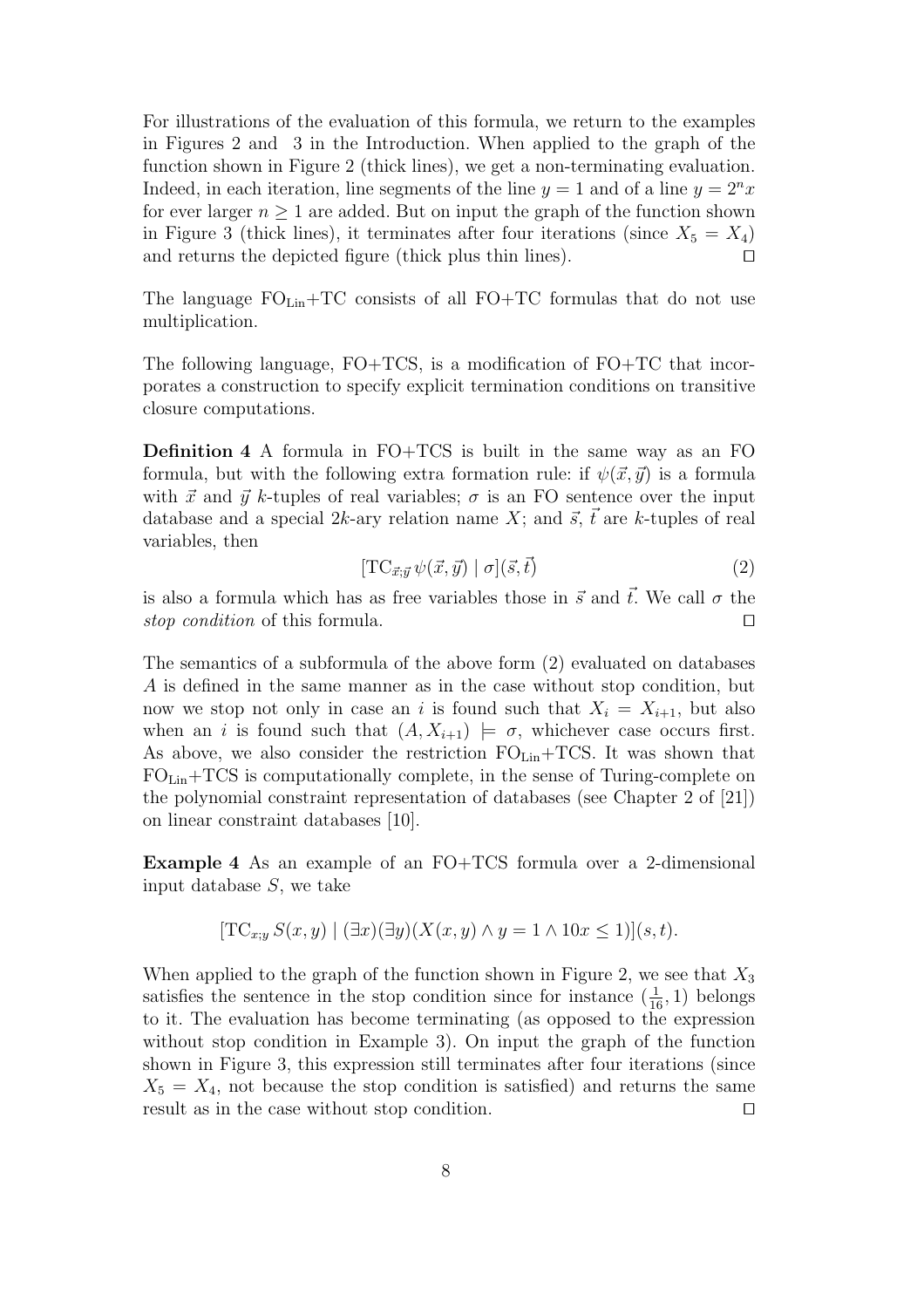Finally, we define FO+KTC. In finite model theory [8], transitive-closure logics, in general, allow the use of parameters. Also the language FO+KTC allows parameters in the transitive closure. Moreover, the computation of the transitive closure can be restricted to certain paths, after specifying certain starting points.

Definition 5 A formula in FO+KTC is a formula built in the same way as an FO formula, but with the following extra formation rule: if  $\psi(\vec{x}, \vec{y}, \vec{u})$  is a formula with  $\vec{x}$  and  $\vec{y}$  k-tuples of real variables,  $\vec{u}$  some further  $\ell$ -tuple of free variables, and where  $\vec{s}$ ,  $\vec{t}$  are k-tuples of real terms, then

$$
[\text{TC}_{\vec{x};\vec{y}}\,\psi(\vec{x},\vec{y},\vec{u})](\vec{s},\vec{t})\tag{3}
$$

is also a formula which has as free variables those in  $\vec{s}$ ,  $\vec{t}$  and  $\vec{u}$ .

Since the free variables in  $\psi(\vec{x}, \vec{y}, \vec{u})$  are those in  $\vec{x}, \vec{y}$  and  $\vec{u}$ , here parameters are allowed in applications of the TC-operator. The semantics of a subformula of the form (3), with  $\vec{s} = (s_1, \ldots, s_k)$ , evaluated on a database A is defined in the following operational manner: Let  $I$  be the set of indices  $i$  for which  $s_i$  is a constant. Then we start computing the following iterative sequence of  $(2k+\ell)$ ary relations:  $X_0 := \psi(A) \wedge \bigwedge_{i \in I} (s_i = x_i)$  and  $X_{i+1} := X_i \cup \{(\vec{x}, \vec{y}, \vec{u}) \in \mathbb{R}^{2k+\ell} \mid \vec{v} \in \vec{A} \}$  $(\exists \vec{z}) (X_i(\vec{x}, \vec{z}, \vec{u}) \wedge \psi(\vec{z}, \vec{y}, \vec{u}))$  and stop as soon as  $X_i = X_{i+1}$ . The semantics of  $[TC_{\vec{x},\vec{y}}\psi(\vec{x},\vec{y},\vec{u})](\vec{s},\vec{t})$  is then defined as  $(\vec{s},\vec{t},\vec{u})$  belonging to the  $(2k+\ell)$ -ary relation  $X_i$ .

We again also consider the fragment  $FO<sub>Lin</sub>+KTC$  of this language. It was shown that  $FO_{Lin}+KTC$  is computationally complete on linear constraint databases [16].

Example 5 As an example of an FO+KTC formula over a 2-dimensional input database  $S$ , we take

$$
[\mathrm{TC}_{x;y}\,S(x,y)](\frac{1}{4},t).
$$

When applied to the graph  $A$  of the function, shown in Figure 2, we see that  $X_0 = A \cap \{(x, y) \mid x = \frac{1}{4}\}$  $\frac{1}{4}$ } and this set is just  $\{(\frac{1}{4})$  $\frac{1}{4}, \frac{1}{2}$  $(\frac{1}{2})\}$ . Next,  $X_1$  is computed to be  $\{(\frac{1}{4}$  $\frac{1}{4}$ ,  $\frac{1}{2}$  $\frac{1}{2})\}\cup\{(\frac{1}{2})$  $(\frac{1}{2}, 1)$ . In subsequent iterations, no further tuples are added (i.e.,  $X_2 = X_1$ ). This example shows that in FO+KTC, the evaluation can be restricted to the computation of certain paths in the transitive closure and this gives control over the termination.  $\Box$ 

We next make the following remark.

Proposition 1 All FO+TC formulas are expressible in FO+KTC.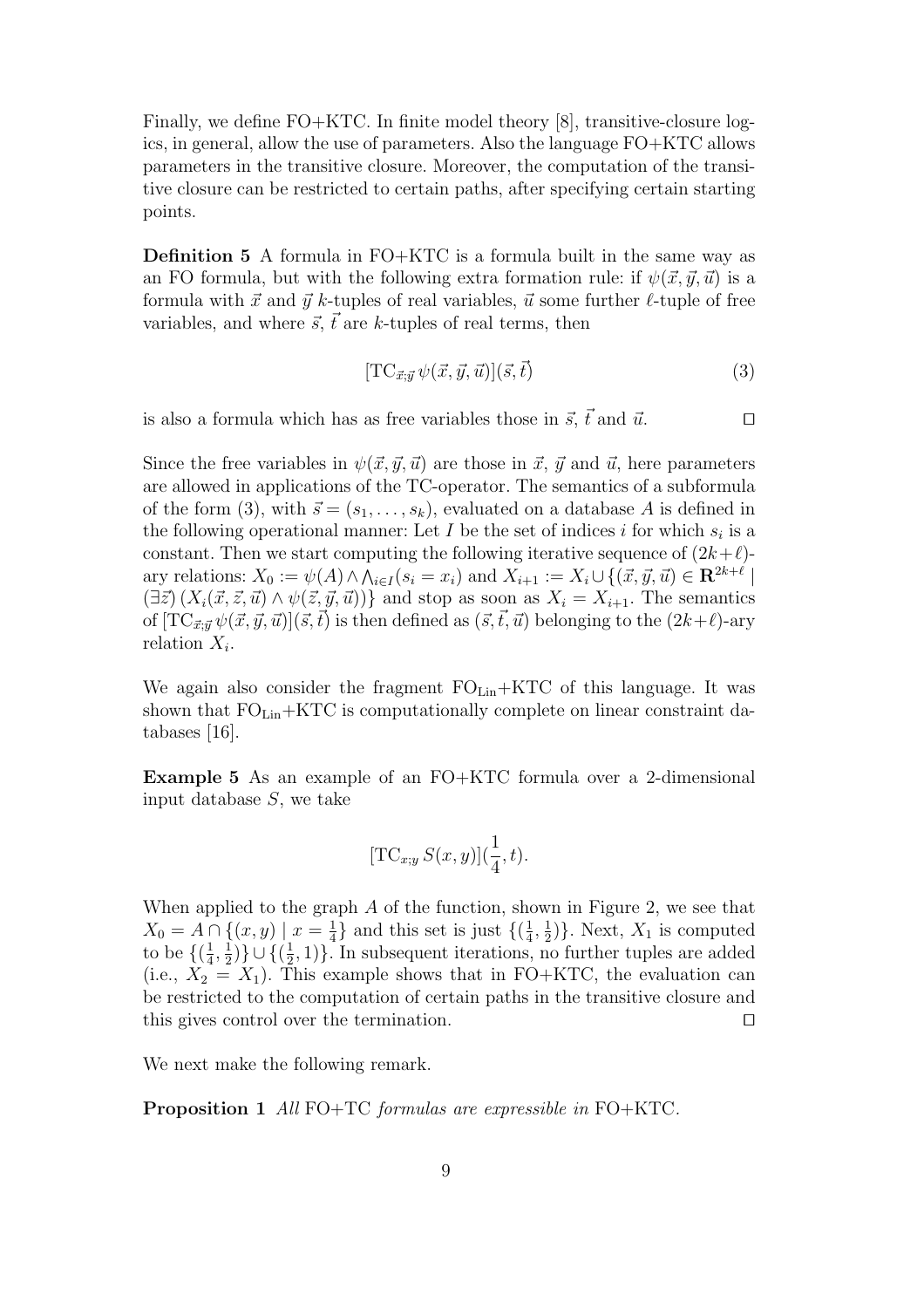**PROOF.** It is clear that it suffices to show that  $FO+TC$ -expressions of the form  $[TC_{\vec{x};\vec{y}}\psi(\vec{x},\vec{y})](\vec{s},\vec{t})$  are expressible in FO+KTC. It is readily verified that this formula is equivalently expressed by  $(\exists \vec{v})([\text{TC}_{\vec{x}:\vec{y}} \psi(\vec{x}, \vec{y})](\vec{v}, \vec{t}) \wedge \vec{v} = \vec{s})$ , where  $\vec{v}$  is a vector of previously unused variables.

For all of the transitive-closure logics that we have introduced in this section, we consider fragments in which the transitive-closure operator is restricted to work on relations of arity at most  $2k$  and we denote this by adding  $2k$ as a superscript to the name of the language. For example, in the language FO+TCS<sup>4</sup>, the transitive closure is restricted to binary and 4-ary relations.

# 3 Undecidability of the termination of the evaluation of transitiveclosure formulas

The decision problems that we consider in this section and the next take couples  $(\varphi, A)$  as input, where  $\varphi$  is an expression in the transitive-closure logic under consideration and A is an input database, and the answer to the decision problem is yes if the computation of the semantics of  $\varphi$  on A (as defined for that logic) terminates. We then say, for short, that  $\varphi$  terminates on A.

Now, we give a general undecidability result concerning termination. In its proof and further on, the notion of nilpotency of a function will be used: a function  $f: \mathbf{R}^n \to \mathbf{R}^n$  is called *nilpotent* if there exists a natural number  $k \geq 1$  such that for all  $\vec{x} \in \mathbb{R}^n$ ,  $f^k(\vec{x}) = (0, \ldots, 0)$ .

In the proof of the following theorem and further on, we also use the notion of a piecewise affine function. A function  $f: \mathbf{R}^n \to \mathbf{R}^n$  is called *piecewise affine* if its graph is a linear semi-algebraic subset of  $\mathbf{R}^n \times \mathbf{R}^n$ .

**Theorem 1** It is undecidable whether a given formula in  $FO+TC^4$  terminates on a given input database.

PROOF. We reduce deciding whether a piecewise affine function  $f : \mathbb{R}^2 \to$  $\mathbb{R}^2$  is nilpotent to deciding whether the evaluation of a formula in FO+TC<sup>4</sup> terminates. For the sake of contradiction, assume that termination of formulas in FO+TC<sup>4</sup> is decidable. For a given piecewise affine function  $f : \mathbb{R}^2 \to$  $\mathbb{R}^2$ , graph(f), the graph of f, is a semi-algebraic subset of  $\mathbb{R}^4$ . We give a (hypothetical) procedure to decide whether  $f$  is nilpotent:

Algorithm NILPOTENT(input  $f$ ):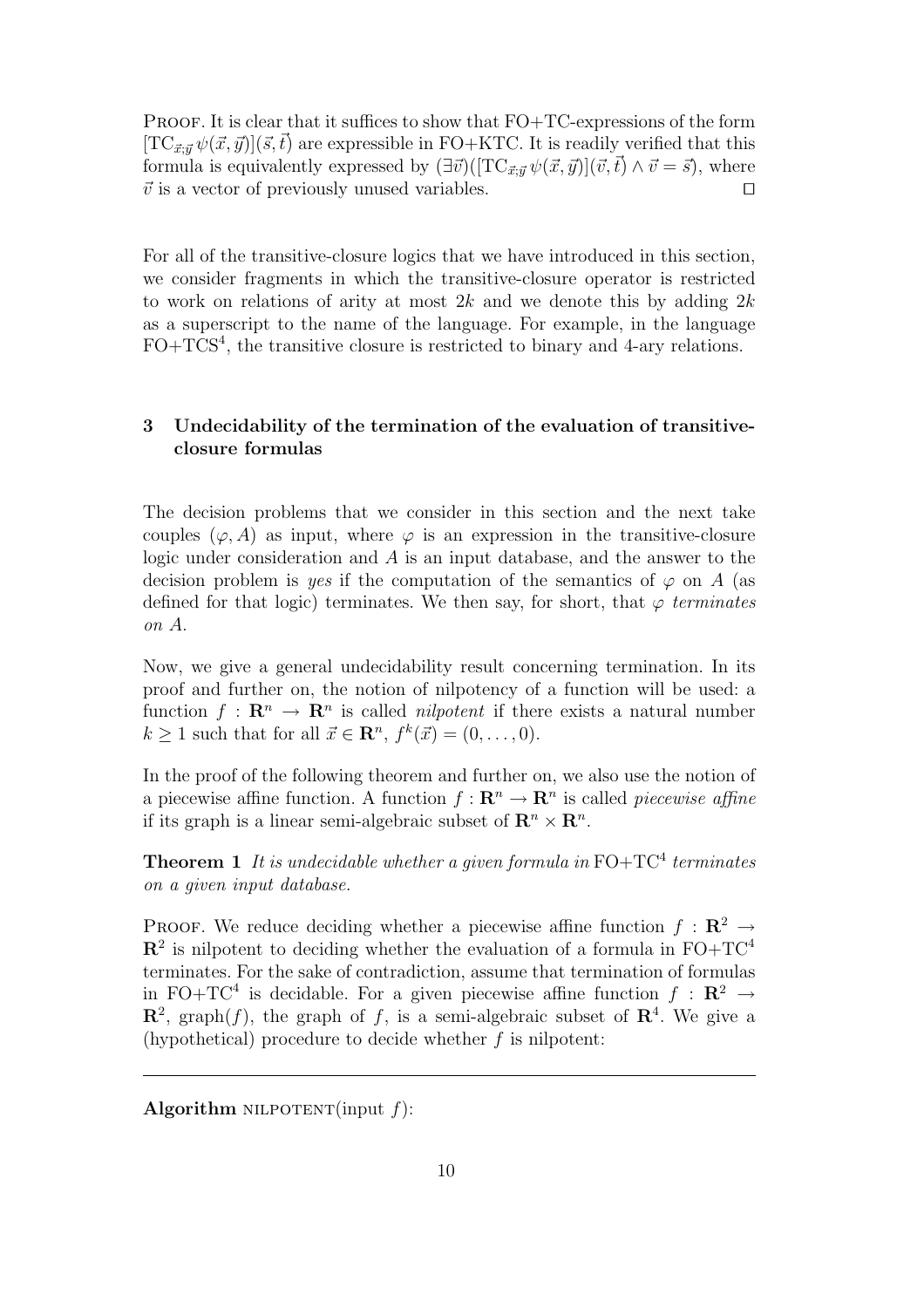Step 1. Decide (using the decision procedure that exists by assumption) whether the  $FO+TC^4$ -query

$$
[\text{TC}_{x_1,x_2;y_1,y_2} S(x_1,x_2,y_1,y_2)](s_1,s_2,t_1,t_2)
$$

terminates on the input graph $(f)$ ; if the answer is no, then return no, else continue with Step 2.

Step 2. compute  $f^1(\mathbf{R}^2), f^2(\mathbf{R}^2), f^3(\mathbf{R}^2), \ldots$  and return yes if this ends with  $\{(0,0)\}\text{, else return } no.$ 

This algorithm decides correctly whether  $f$  is nilpotent. Indeed, suppose that the function f is nilpotent. Then there exists a natural number  $k$  such that for all  $(x, y)$  in  $\mathbb{R}^2$ ,  $f^k(x, y) = (0, 0)$ . Therefore, the evaluation of the transitive closure of graph $(f)$  will terminate after at most 2k iterations. Therefore, for nilpotent  $f$ , also the process in Step 2 is guaranteed to terminate, and the correct answer is produced. Also for functions  $f$  that are not nilpotent, it is clear that in both cases (output in Step 1 or in Step 2) the correct answer is returned.

Since nilpotency of piecewise affine functions from  $\mathbb{R}^2$  to  $\mathbb{R}^2$  is known to be undecidable [4], this completes the proof.  $\square$ 

The following corollary follows immediately from the previous theorem and the fact that  $FO+TC^4$ -formulas are in  $FO+KTC^4$  (as shown in Proposition 1).

**Corollary 1** It is undecidable whether a given formula in  $FO + KTC^4$  terminates on a given input database.  $\Box$ 

For transitive-closure logics with stop-condition, we even have undecidability for transitive closure restricted to binary relations.

**Theorem 2** It is undecidable whether a given formula in  $FO+TCS^2$  terminates on a given input database.

PROOF. We prove this result by reducing the undecidability of a variant of Hilbert's 10th problem to this decision problem. This variant of Hilbert's 10th problem is deciding whether a polynomial  $p(x_1, \ldots, x_{13})$  in 13 real variables and with integer coefficients has a solution in the natural numbers [7, 23]. For any such polynomial  $p(x_1, \ldots, x_{13})$ , let  $\sigma_p$  be the FO-expressible stopcondition:

$$
(\exists x_1)\cdots(\exists x_{13})(\bigwedge_{i=1}^{13}X(-1,x_i)\wedge p(x_1,\ldots,x_{13})=0).
$$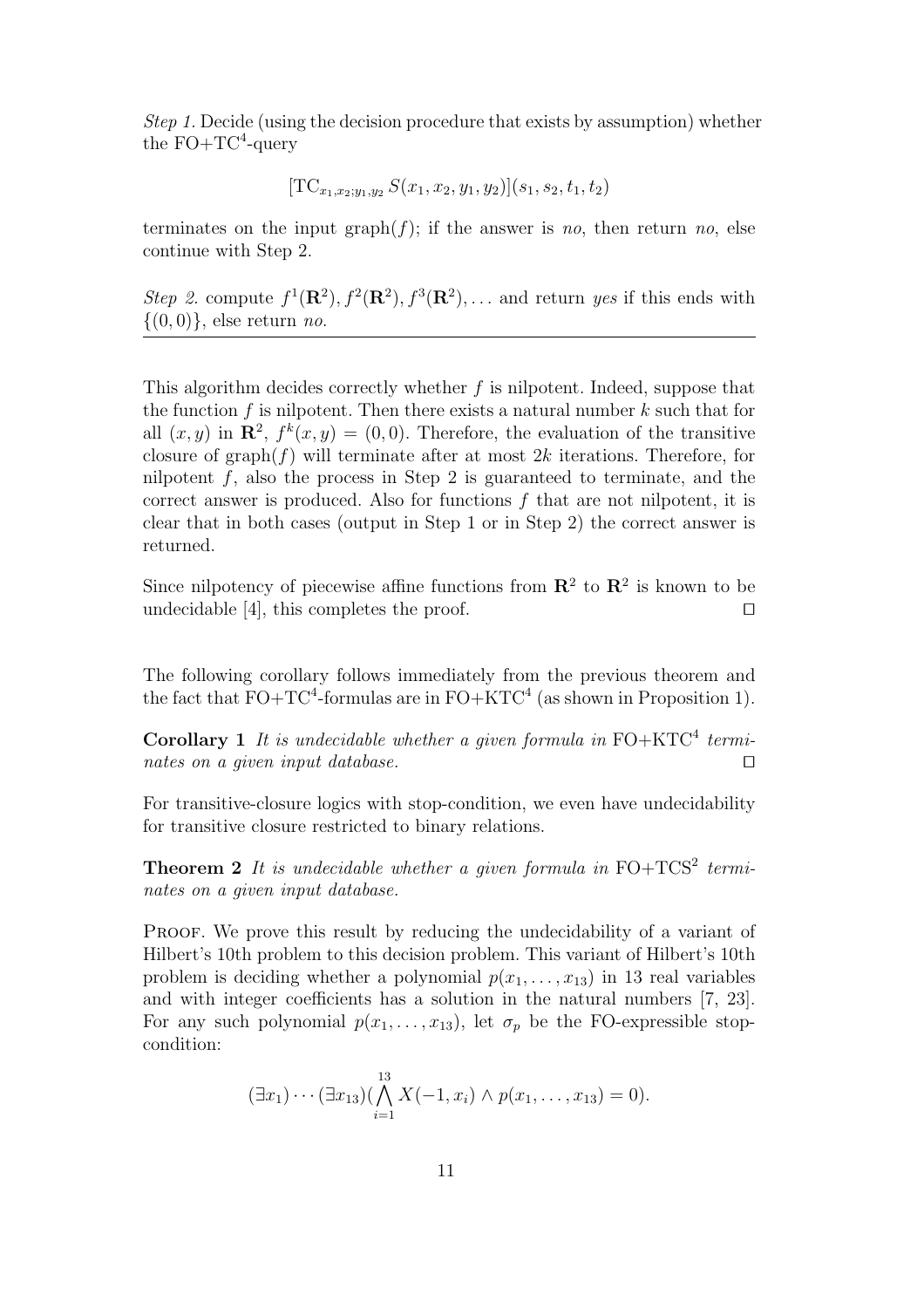Since, in consecutive iterations of the computation of the transitive closure of the graph of  $y = x + 1$ ,  $-1$  is mapped to  $0, 1, 2, \ldots$ , it is easy to see that  $p(x_1, \ldots, x_{13})$  has an integer solution if and only if  $[\text{TC}_{x:y} y = x + 1 \mid \sigma_p](s, t)$ terminates. Since the above mentioned Diophantine decision problem is undecidable [7, 23], this completes the proof.  $\square$ 

The results, given in this section, are complete for the languages FO+TC,  $FO+TCS$  and  $FO+KTC$ , apart from the cases  $FO+TC^2$  and  $FO+KTC^2$ . The former case will be studied in the next sections. For the latter case, we remark that an open problem in dynamical systems theory, namely, the point-to-fixedpoint problem reduces to it. This open problem is the decision problem that asks whether for a given algebraic number  $x_0$  and a given piecewise affine function  $f: \mathbf{R} \to \mathbf{R}$ , the sequence  $x_0, f(x_0), f^2(x_0), f^3(x_0), \dots$  reaches a fixed point. Even for piecewise linear functions with two non-constant pieces this problem is open [3, 14]. It is clear that this point-to-fixed-point problem can be expressed in  $FO+KTC^2$ . So, we are left with the following unsolved problem.

**Open problem 1** Is it decidable whether a given formula in  $FO + KTC^2$  terminates on a given input database?

#### 4 Deciding termination for continuous function graphs in the plane

In this section, we study the termination of the transitive closure of a fixed semi-algebraic subset of the plane, viewed as a binary relation over R. We say that a subset A of  $\mathbb{R}^2$  has a terminating transitive closure, if the query expressed by  $[TC_{x:y}S(x,y)](s,t)$  terminates on input A using the semantics of FO+TC. In the previous section, we have shown that deciding nilpotency of functions can be reduced to deciding termination of the transitive closure of their function graphs. However, since it is not known whether nilpotency of (possibly discontinuous) functions from  $\bf{R}$  to  $\bf{R}$  is undecidable, we cannot use this reduction to obtain the undecidability in case of binary function graphs. We therefore have another unsolved problem:

**Open problem 2** Is it decidable whether a given formula in  $FO+TC^2$  terminates on a given input database?

Here, we study the termination of the transitive closure of fixed semi-algebraic function<sup>1</sup> graphs in the plane. Function graphs are easier to deal with than arbitrary sets in  $\mathbb{R}^2$ . They have the nice property that they have a terminating transitive closure if and only if this transitive closure is also semi-algebraic.

<sup>&</sup>lt;sup>1</sup> A function is called *semi-algebraic* if its graph is semi-algebraic.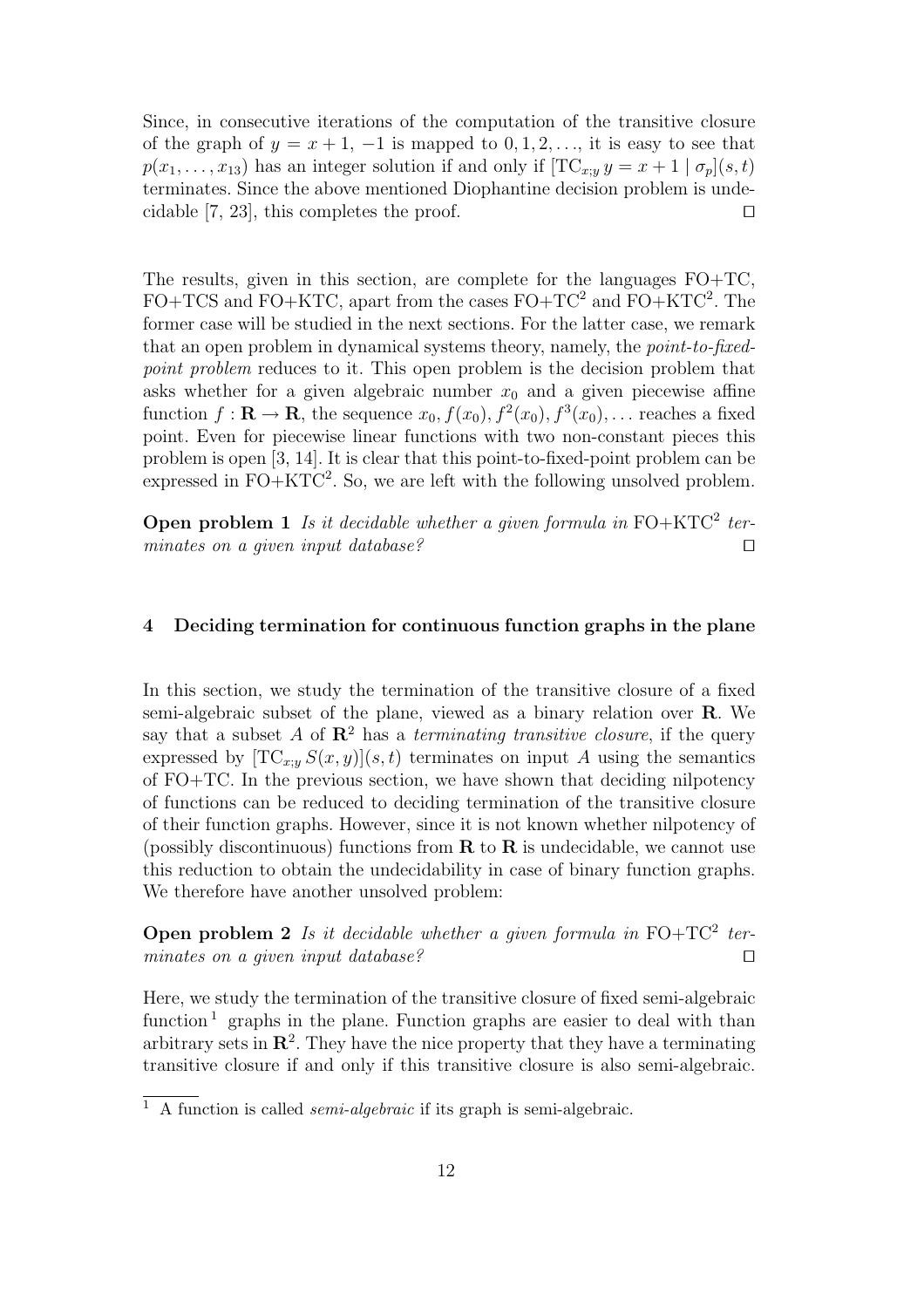For arbitrary sets in  $\mathbb{R}^2$  this is not true. Take, for example, the filled triangle with corner points  $(0,0)$ ,  $(\frac{1}{4},1)$  and  $(\frac{1}{2},1)$  in the plane. This set has a nonterminating transitive closure. But its transitive closure, which is reached after a countably infinite number of steps, is the filled semi-algebraic triangle with corner points  $(0,0)$ ,  $(0,1)$  and  $(\frac{1}{2},1)$ . The mentioned property of functiongraphs is the following.

**Proposition 2** Let  $f : \mathbf{R} \to \mathbf{R}$  be a semi-algebraic function. The graph of f has a terminating transitive closure if and only if the transitive closure<sup>2</sup> of the graph of f is semi-algebraic.

Proof. The only-if direction is trivial, so we focus on the if-direction. So, assume that  $TC(f)$ , the transitive closure of the graph of f, is semi-algebraic. The transitive closure of  $graph(f)$  is the set

$$
\bigcup_{k\geq 1} \{(x, f^k(x)) \mid x \in \mathbf{R}\}.
$$

Indeed, it is easily verified that the latter set contains  $graph(f)$  and is transitively closed and therefore contains  $TC(f)$ . The other inclusion is trivial.

By the Uniform Bounds Theorem<sup>3</sup> [24] there exists an integer  $N_{TC(f)}$  such that for each  $x \in \mathbf{R}$ , the cardinality of  $\cup_{k \geq 1} \{ f^k(x) \}$  is less than  $N_{TC(f)}$ . Hence, the evaluation of the query expressed by  $[TC_{x,y}S(x, y)](s, t)$  will terminate, on input graph(f), after at most  $N_{TC(f)}$  stages.

There are obviously classes of functions for which deciding termination of their function graphs is trivial. An example is the class of the piecewise constant functions. In this section, we concentrate on a class that is non-trivial, namely the class of the *continuous semi-algebraic functions from*  $\bf{R}$  to  $\bf{R}$ . The main purpose of this section is to prove the following theorem.

Theorem 3 There is a decision procedure that on input a continuous semialgebraic function  $f: \mathbf{R} \to \mathbf{R}$  decides whether the transitive closure of graph(f) terminates. Furthermore, this decision procedure can be expressed by a formula in FO (over a 2-dimensional database that represents the graph of the input function).  $\square$ 

<sup>2</sup> Here, we mean transitive closure in the mathematical sense, i.e., the smallest transitively closed subset of  $\mathbb{R}^2$  that contains the graph of f.

<sup>&</sup>lt;sup>3</sup> The Uniform Bounds (or Uniform Finiteness [28]) Theorem, applied to  $\mathbb{R}^2$ , states that if  $A \subseteq R^2$  is a semi-algebraic set, then there exists an integer  $N_A$  such that for each  $x \in \mathbf{R}$ , the set  $\{y \in \mathbf{R} \mid A(x, y)\}$  is composed of fewer than  $N_A$  intervals and isolated points.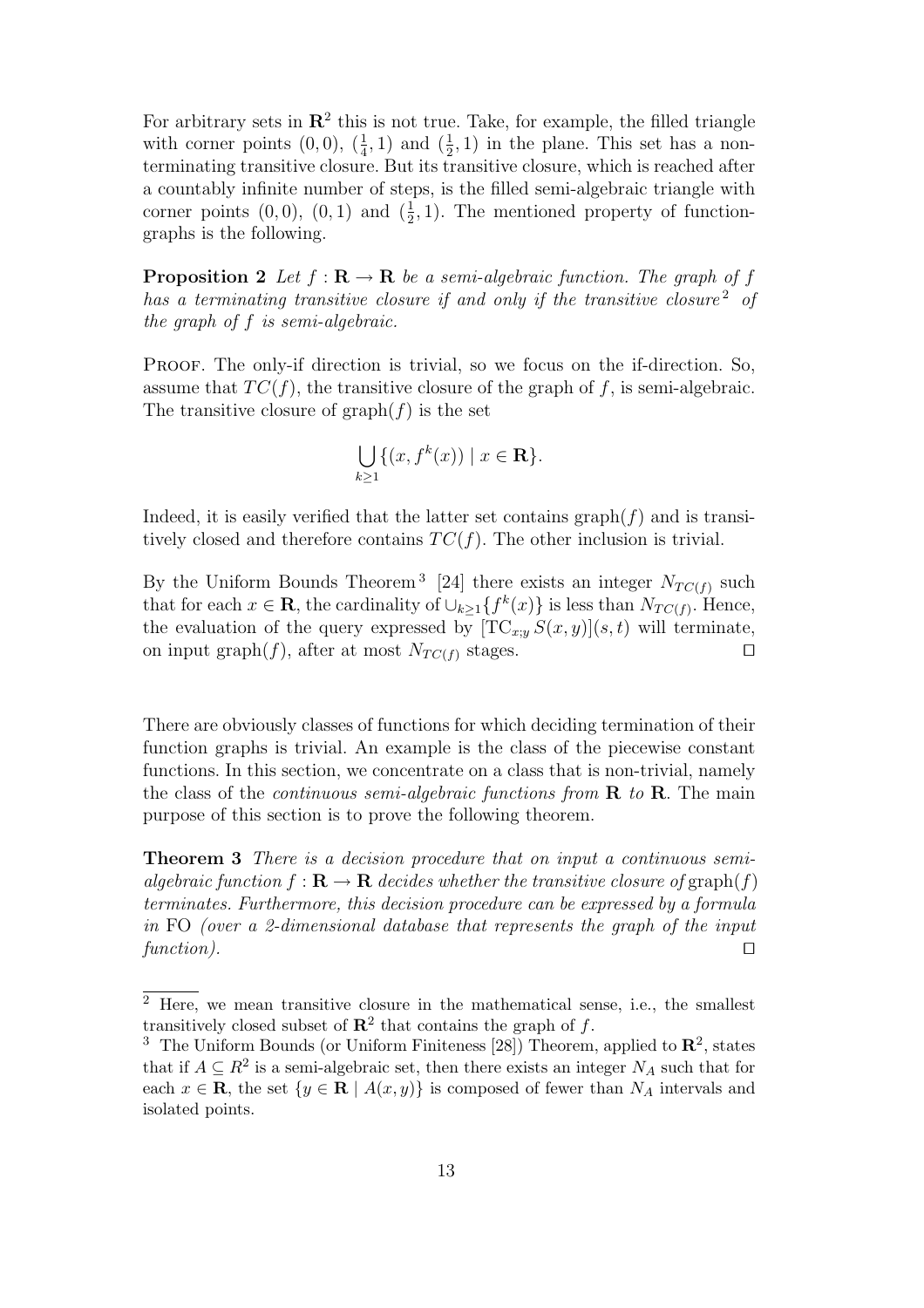Before we arrive at the proof of Theorem 3, we give a series of six technical lemma's. First, we introduce some terminology.

Let  $f : \mathbf{R} \to \mathbf{R}$  be a continuous function and let x be a real number. We call the set  $\{f^k(x) \mid k \geq 0\}$  the *orbit of x* (with respect to f). A real number x is said to be a *periodic point of* f if  $f^d(x) = x$  for some natural number  $d \geq 1$ . And we call the smallest such d the *period of x* (with respect to f). Let  $Per(f)$  be the set of periodic points of f. If a real number x is not a periodic point of f, but if  $f^k(x)$  is periodic for some natural number  $k \geq 1$ , we call x an eventually periodic point of f and we call the smallest such number  $k$  the run-up of x (with respect to f). Finally, we call f terminating if  $graph(f)$  has a terminating transitive closure.

We remark that Lemmas  $1-4$  hold for arbitrary functions, not only for semialgebraic ones.

**Lemma 1** The function  $f : \mathbf{R} \to \mathbf{R}$  is terminating if and only if there exist natural numbers k and d such that for each  $x \in \mathbf{R}$ ,  $f^k(x)$  is a periodic point of f of period at most d.

**PROOF.** For the if-direction, if there exist natural numbers  $k$  and  $d$  such that for each  $x \in \mathbf{R}$ ,  $f^k(x)$  is a periodic point of f of period at most d, then clearly each path in the transitive closure of graph(f) is of length at most  $k + d$ .

For the only-if direction, if the computation of the transitive closure of graph( $f$ ) terminates after *n* iterations, then for each  $x \in \mathbf{R}$ ,  $f^{n}(x)$  is a periodic point of f of period at most n.

**Lemma 2** Let  $f : \mathbf{R} \to \mathbf{R}$  be a continuous function. If f is terminating, then  $Per(f)$  is a non-empty, closed and connected part of **R**. In particular,  $Per(f) = f^k(\mathbf{R})$  for some  $k \geq 1$ .

**PROOF.** It follows from Lemma 1 that, for a terminating  $f$ , there is a bound d on the periods with respect to f and a bound k on the run-ups with respect to  $f$ .

Denote by  $C_i$  the set of fixed points of  $f^i$ , i.e., the set of  $x \in \mathbf{R}$  for which  $f^i(x) = x$ . We first show that  $Per(f)$  is closed. Since,  $Per(f)$  equals  $C_1 \cup \cdots \cup$  $C_d$ , it suffices to show that each  $C_i$  is closed. Hereto, let x be a point in the closure of  $C_i$  and consider a sequence  $(x_k)_{k\geq 1}$  in  $C_i$  converging to x. From the continuity of f it follows that  $f^{i}(x) = \lim_{k \to \infty} f^{i}(x_k) = \lim_{k \to \infty} x_k = x$ . Hence x is in  $C_i$ . This implies that  $C_i$  is closed.

Now, we show that  $Per(f) = f^k(\mathbf{R})$  for some  $k \geq 1$ . The non-emptyness of  $Per(f)$  follows immediately from this. It also implies the connectedness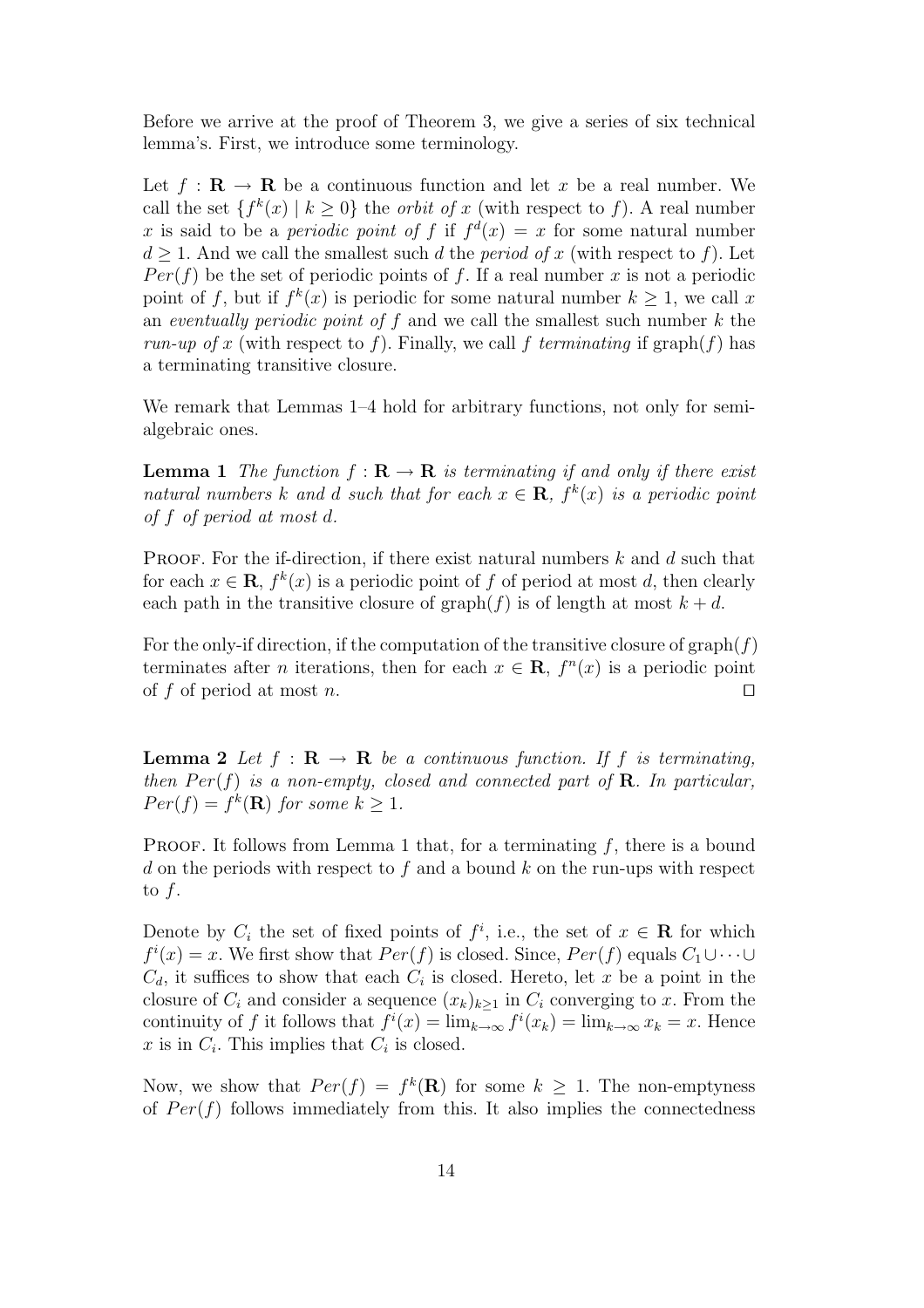of  $Per(f)$ . Indeed, since f is continuous and **R** is connected, also  $f^k(\mathbf{R})$  is connected.

Since all the run-ups are smaller than k, it is clear that  $f^k(\mathbf{R}) \subseteq Per(f)$ . On the other hand, let x be a periodic point of f with period d', with  $d' \leq d$ . Let  $y = f^a(x)$  where a is  $-k$  mod d'. Then  $f^k(y) = f^{k+a}(x) = f^{qd'}(x)$  for some integer  $q \ge 1$ , since  $(k+a) \mod d' = 0$ . Since  $f^{qd'}(x) = x$ , x belongs to  $f^k(\mathbf{R})$ and therefore  $Per(f) \subseteq f^k$  $(\mathbf{R})$ .

**Lemma 3** Let C be a non-empty, closed and connected part of **R**. If  $f: C \rightarrow$ C is a continuous function and if every  $x \in C$  is a periodic point of f, then f or  $f^2$  is the identity mapping on  $C$ .

**PROOF.** We remark that  $C$  can either be the complete line  $\bf{R}$  or be of the form  $[a, +\infty)$ ,  $(-\infty, b]$  or  $[a, b]$  with  $a \leq b$ . We will cover all these cases by taking C to be [a, b], with the understanding that a can be  $-\infty$  and/or b can be  $+\infty$ .

First of all, we observe that f must be a bijection of C. Indeed, let  $y \in C$ a periodic point of period d, then  $y = f^d(y) = f(f^{d-1}(y)) = f(x)$  with  $x = f^{d-1}(y)$ . Hence f is surjective. Next suppose that  $f(x) = f(y)$ . This implies that  $f(x)$  and  $f(y)$  are in the same orbit of f, say of period d. Therefore,  $x = f^{d-1}(f(x)) = f^{d-1}(f(y)) = y$  and f is also injective.

Since a continuous bijection is either strictly increasing or decreasing, we must have that either  $f(a) = a$  and  $f(b) = b$ , or  $f(a) = b$  and  $f(b) = a$ . To prove the lemma, it suffices to show that  $f(a) = a$  and  $f(b) = b$  implies that f is the identity mapping. Indeed, the second case reduces to the first when applied to  $f^2$ .

So, we assume that  $f(a) = a$  and  $f(b) = b$ . Suppose that there exists an  $x_0 \in C$  such that  $f(x_0) \neq x_0$ . By continuity, this means that there exists an open interval  $(c, d)$  containing  $x_0$  such that  $f(x) \neq x$  in  $(c, d)$ . Let  $(c, d)$  be maximal with these properties. From the maximality of  $(c, d)$  it follows that  $f(c) = c$  and  $f(d) = d$  and hence  $f((c, d)) = (c, d)$  (for the unbounded cases, c and/or d may be  $-\infty$  and  $+\infty$ , or just one of them). Moreover, we have that either  $f(x) > x$  for all  $x \in (c, d)$ , or  $f(x) < x$  for all  $x \in (c, d)$ . Take a point  $y \in (c, d)$ , then  $y, f(y), f^2(y), \ldots$  is a strictly increasing (if  $f(x) > x$ ) or a strictly decreasing (if  $f(x) < x$ ) sequence of points. Hence,  $(c, d)$  does not contain any periodic points, which contradicts the premises. Hence, f is the identity mapping on  $C$ .

**Lemma 4** For a continuous and terminating  $f : \mathbf{R} \to \mathbf{R}$ ,  $Per(f) = \{x \in \mathbf{R} \mid$  $f^{2}(x) = x$ .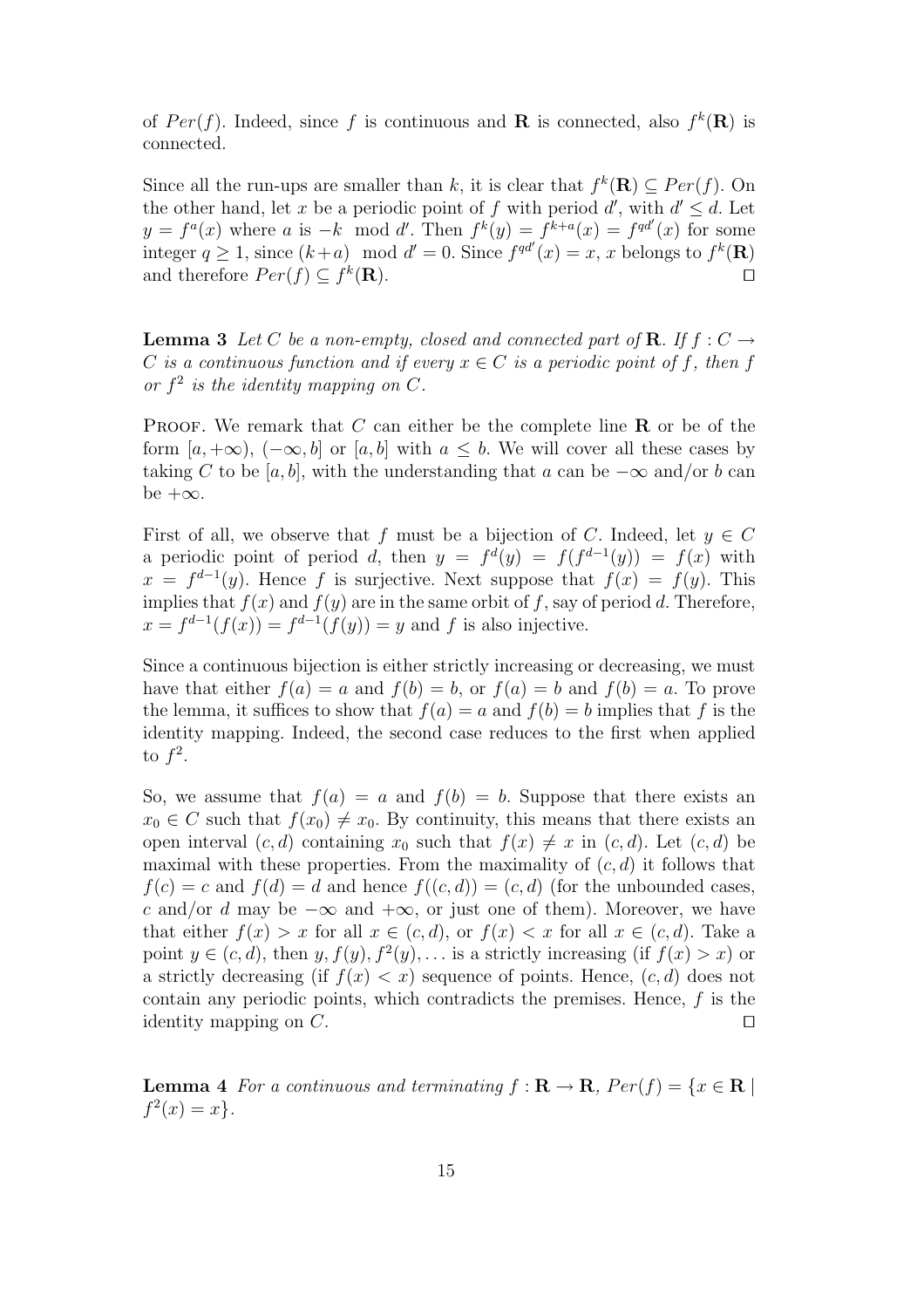PROOF. If f is terminating, then, by Lemma 2,  $Per(f)$  is a closed and connected. Therefore, Lemma 3 can be applied to f restricted to  $Per(f)$ . This shows that  $Per(f) \subseteq \{x \in \mathbf{R} \mid f^2(x) = x\}.$  The other inclusion follows from the fact that any x which satisfies  $f^2(x) = x$  has period 1 or 2.

Denote by  $C_i$ , as in the proof of Lemma 2, the set of fixed points of  $f^i$ , i.e., the set of  $x \in \mathbf{R}$  for which  $f^{i}(x) = x$ . From the previous lemmas it follows that for continuous and terminating  $f$ ,

$$
Per(f) = C_1 \cup C_2,
$$

and that either  $C_2 \setminus C_1$  is empty and  $C_1$  is non-empty or  $C_2 \setminus C_1$  is non-empty and  $C_1$  is a singleton with the points of  $C_2 \setminus C_1$  appearing around  $C_1$  (remark that  $C_1 \subseteq C_2$ .

Sharkovski<sup>'</sup>'s theorem [1] from 1964, one of the most fundamental result in dynamical system theory, tells us that for a continuous and terminating  $f$ :  $\mathbf{R} \to \mathbf{R}$  only periods  $1, 2, 4, \ldots, 2^d$  can appear for some integer value d. The previous lemma has the following corollary which strengthens the result of Sharkovski<sup>''</sup>s for terminating functions.

Corollary 2 If  $f : \mathbf{R} \to \mathbf{R}$  is continuous and terminating, then f can only have periodic points with periods 1 and 2.  $\Box$ 

Further on, in the proof of Theorem 3, we distinguish between functions  $f$ for which  $C_1 \cup C_2$  is **R**, and other functions. For the former case, no further tests are needed. For the latter case, however, if  $C = C_1 \cup C_2$  is closed and connected, we construct a continuous function  $\tilde{f}$  from the given continuous function  $f$ , and further investigate  $f$ .

Let  $C = C_1 \cup C_2$  be closed and connected and different from **R**. Hence, C is of the form  $[a, b]$ ,  $[a, +\infty)$  or  $(-\infty, b]$ .

First, we collapse C to  $\{a\}$  if C is bounded or of the form  $[a, +\infty)$ ; and to  ${b}$  if C is of the form  $(-\infty, b]$ . Let us first consider the case  $C = [a, b]$ . Let  $f_{\in C} = \{x \in \mathbf{R} \mid f(x) \in C\},\,f_{\leq C} = \{x \in \mathbf{R} \mid f(x) < a\},\,\text{and}\,\,f_{\geq C} = \{x \in \mathbf{R} \mid f(x) \in C\}$  $f(x) > b$ .

We define the continuous function  $\bar{f}$  on **R** as  $\bar{f}(x) :=$ 

$$
\begin{cases}\nf(x) & \text{if } x \in f_{< C} \text{ and } x < a, \\
f(x) - (b - a) & \text{if } x \in f_{> C} \text{ and } x < a, \\
f(x + (b - a)) & \text{if } x + (b - a) \in f_{< C} \text{ and } x > a, \\
f(x + (b - a)) - (b - a) & \text{if } x + (b - a) \in f_{> C} \text{ and } x > a, \\
a & \text{if } x \in f_{\in C}.\n\end{cases}
$$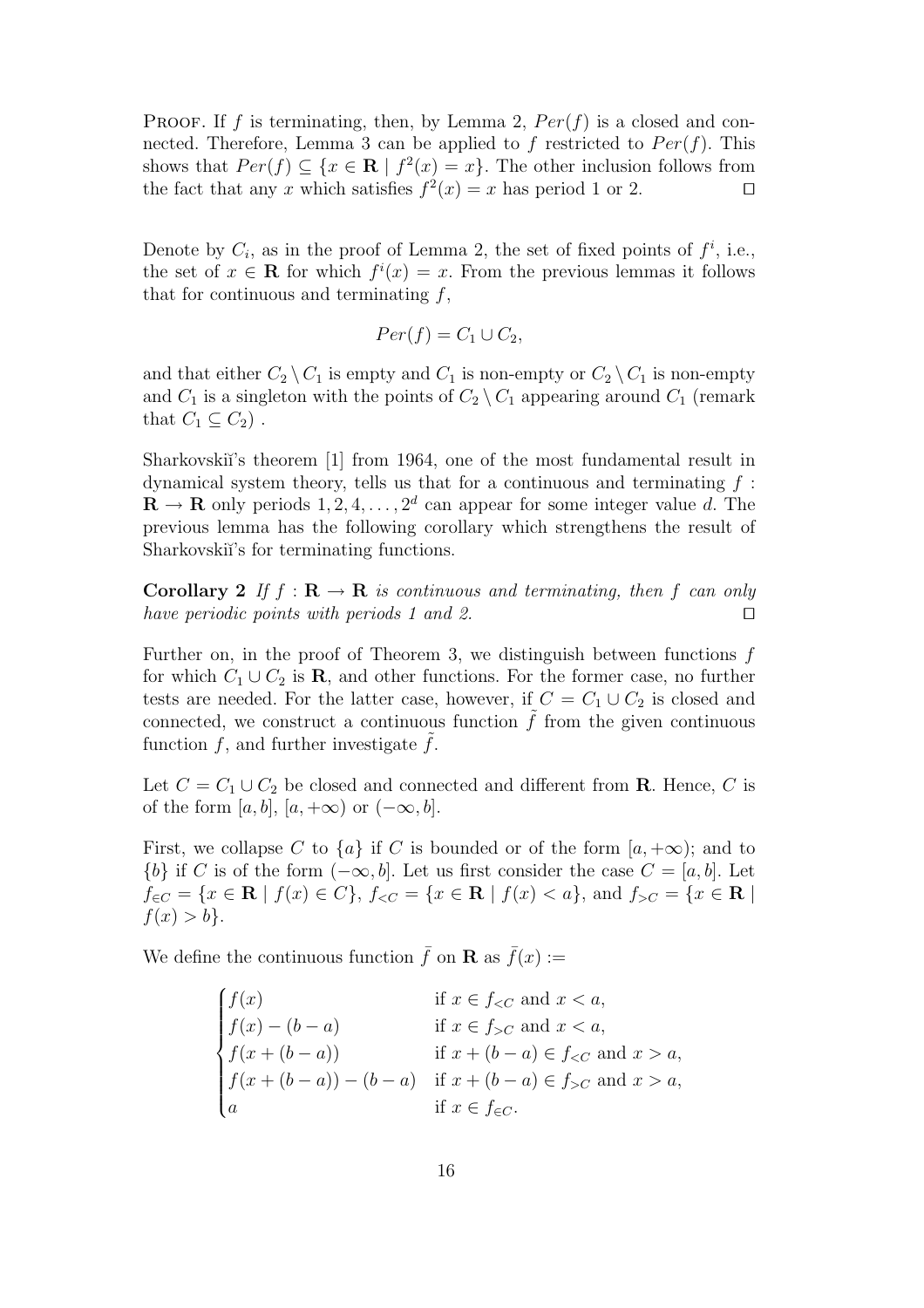

Fig. 5. Illustration of the construction of  $\bar{f}$  (right) from f (left).

This construction is illustrated in Figure 5.

Let us next consider the case  $C = [a, +\infty)$ . First, remark that here f is the identity on  $[a, +\infty)$ , i.e.,  $C_2 \setminus C_1$  is empty. Here, the function  $\bar{f}$  on **R** is defined as

$$
\begin{cases} f(x) & \text{if } x \in f_{< C} \text{ and } x < a, \\ a & \text{if } x < a \text{ and } x \in f_{\in C} \text{ or if } x \ge a. \end{cases}
$$

In the case  $C = (-\infty, b], \bar{f}$  is defined as

$$
\begin{cases} f(x) & \text{if } x \in f_{>C} \text{ and } b < x, \\ b & \text{if } b < x \text{ and } x \in f_{\in C} \text{ or } x \le b. \end{cases}
$$

Remark that here f is the identity on  $(-\infty, b]$ , i.e.,  $C_2 \setminus C_1$  is also empty in this case.

Finally, we define

$$
\tilde{f}(x) := \bar{f}(x+c) - c,
$$

where  $c$  is  $a$  or  $b$ , depending on the case.

The following lemma describes the relation between f and  $\tilde{f}$ . Although, when looking at the graphics this result is intuitively clear, its proof is somehow tedious.

**Lemma 5** Let  $f : \mathbf{R} \to \mathbf{R}$  be a function with non-empty, closed and connected  $C_1 \cup C_2$  that is not **R** and such that  $f(C_1 \cup C_2) = C_1 \cup C_2$ . Then  $f^k(\mathbf{R}) = C_1 \cup C_2$ if and only if  $\tilde{f}^k(\mathbf{R}) = \{0\}.$ 

PROOF. Let f be as in the statement of the lemma. Abbreviate  $C_1 \cup C_2$  by C. Let c denote a or b, depending on the case, as in the above definition of  $f$ .

From  $\tilde{f}(x) := \bar{f}(x+c) - c$  it is easy to show that for  $k \geq 1$  we have  $\tilde{f}^k(x) := \overline{f}^k(x+c) - c$ , for example, by straightforward induction on k.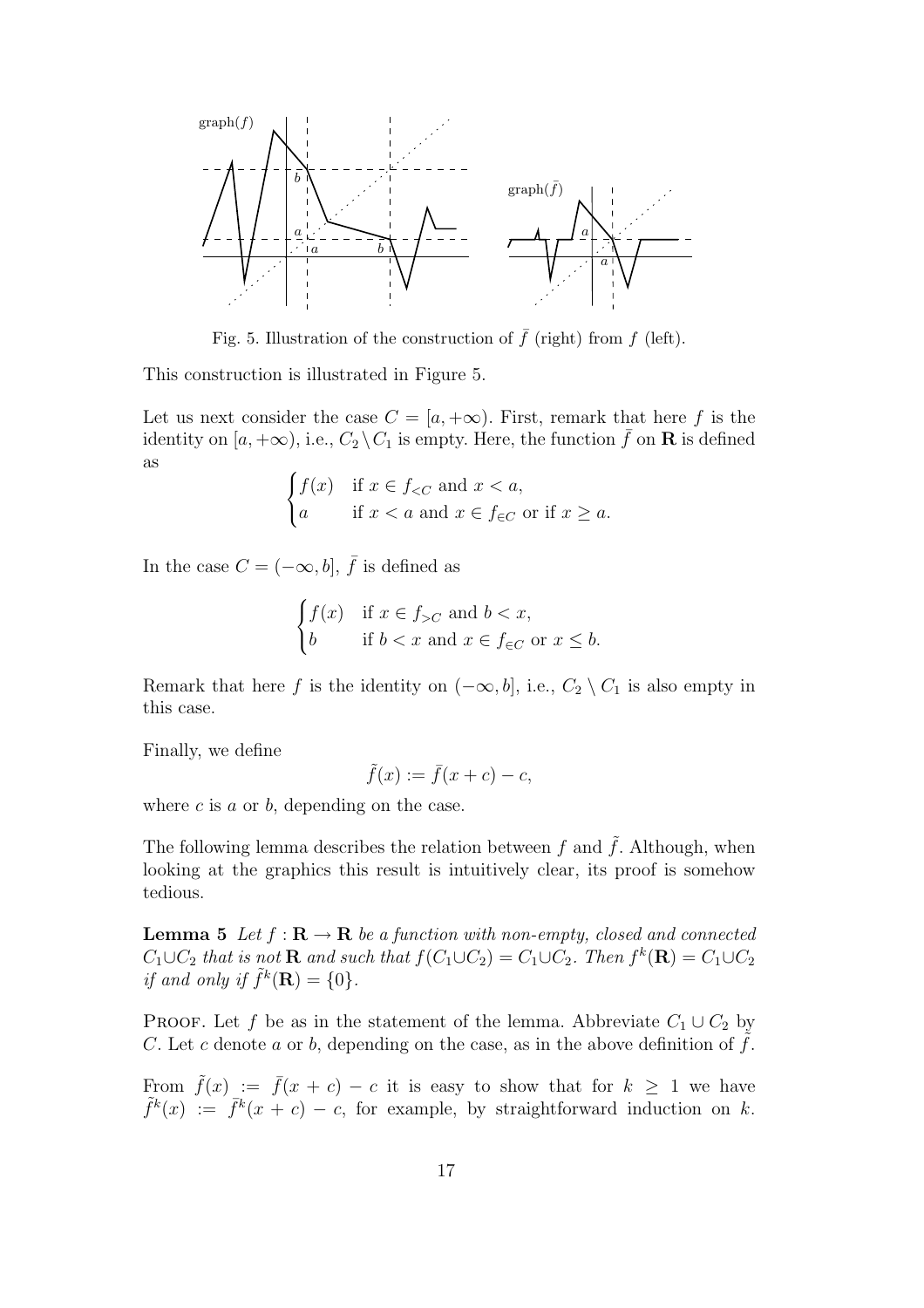From this observation, it immediately follows that  $\tilde{f}^k(\mathbf{R}) = \{0\}$  if and only if  $\bar{f}^k(\mathbf{R}) = \{c\}.$ 

It therefore suffices to show that  $f^k(\mathbf{R}) = C$  if and only if  $\bar{f}^k(\mathbf{R}) = \{c\}$ . We first do this for the easier cases where  $C$  is unbounded and next prove this equivalence for a bounded interval C.

Let C be  $[a, +\infty)$  and thus  $c = a$ . Here, we show, by induction on  $k \geq 1$ , that for all  $x \in \mathbf{R}$  that

$$
\bar{f}^k(x) = \min\{a, f^k(x)\}.
$$

For  $k = 1$ , this follows from the definition of  $\bar{f}$ . Assume, it holds for k. Because  $\bar{f}^{k+1}(x) = \bar{f}(\bar{f}^k(x))$ , we know that  $\bar{f}^{k+1}(x) \leq a$ . So, if  $\bar{f}^{k+1}(x)$  is strictly smaller than a we have to show that it equals  $f^{k+1}(x)$ . Indeed, from  $\bar{f}(\bar{f}^k(x))$  < a it follows that  $f(\bar{f}^k(x)) < a$  and therefore also  $f^k(x) < a$  (here we use that  $f([a, +\infty)) = [a, +\infty)$ . By the induction hypothesis, therefore  $\bar{f}^k(x) = f^k(x)$ and  $\bar{f}^{k+1}(x) = \bar{f}(\bar{f}^k(x)) = \bar{f}(f^k(x)) = f(f^k(x)) = f^{k+1}(x)$ . From  $\bar{f}^k(x) =$  $\min\{a, f^k(x)\}\$ , it follows that for all  $x \in \mathbf{R}$ ,  $f^k(x) \ge a$  if and only if for all  $x \in \mathbf{R}, \bar{f}^k(x) = a$ . This proves this case.

In the case where C is  $(-\infty, b]$ , we show in a similar way that for  $k \geq 1$  and for all  $x \in \mathbf{R}$  that  $\bar{f}^k(x) = \max\{b, f^k(x)\}\text{, and this proves this case.}$ 

Finally, we have the case where C is a bounded interval  $[a, b]$ . Here we have  $c = a$ . To facilitate the notation, we introduce two functions from **R** to **R**:  $\alpha$ and  $\beta$ . We define  $\alpha(x)$  as

$$
\begin{cases}\n x & \text{if } x < a, \\
 a & \text{if } a \leq x \leq b, \text{ and} \\
 x - (b - a) & \text{if } x > b,\n\end{cases}
$$

and  $\beta(x)$  as

$$
\begin{cases} x & \text{if } x \le a, \\ x + (b - a) & \text{if } x > a. \end{cases}
$$

Intuitively, we could say that  $\alpha$  maps the domain of f to that of  $\bar{f}$  and  $\beta$  does the inverse. Indeed, the composed function  $\beta \circ \alpha$  is the identity on  $(-\infty, a]$  $(b, +\infty)$  and constant a on the interval  $(a, b]$ .

It is easily verified that  $\bar{f}^k = (\alpha \circ f \circ \beta)^k$ , for  $k \geq 1$ . Finally, we define the function g to be  $\beta \circ \alpha \circ f$ . This function is constant a where f maps numbers in  $[a, b]$  and is equal to f on all other numbers. From the above it follows that  $\bar{f}^k = \alpha \circ f \circ g^{k-1} \circ \beta.$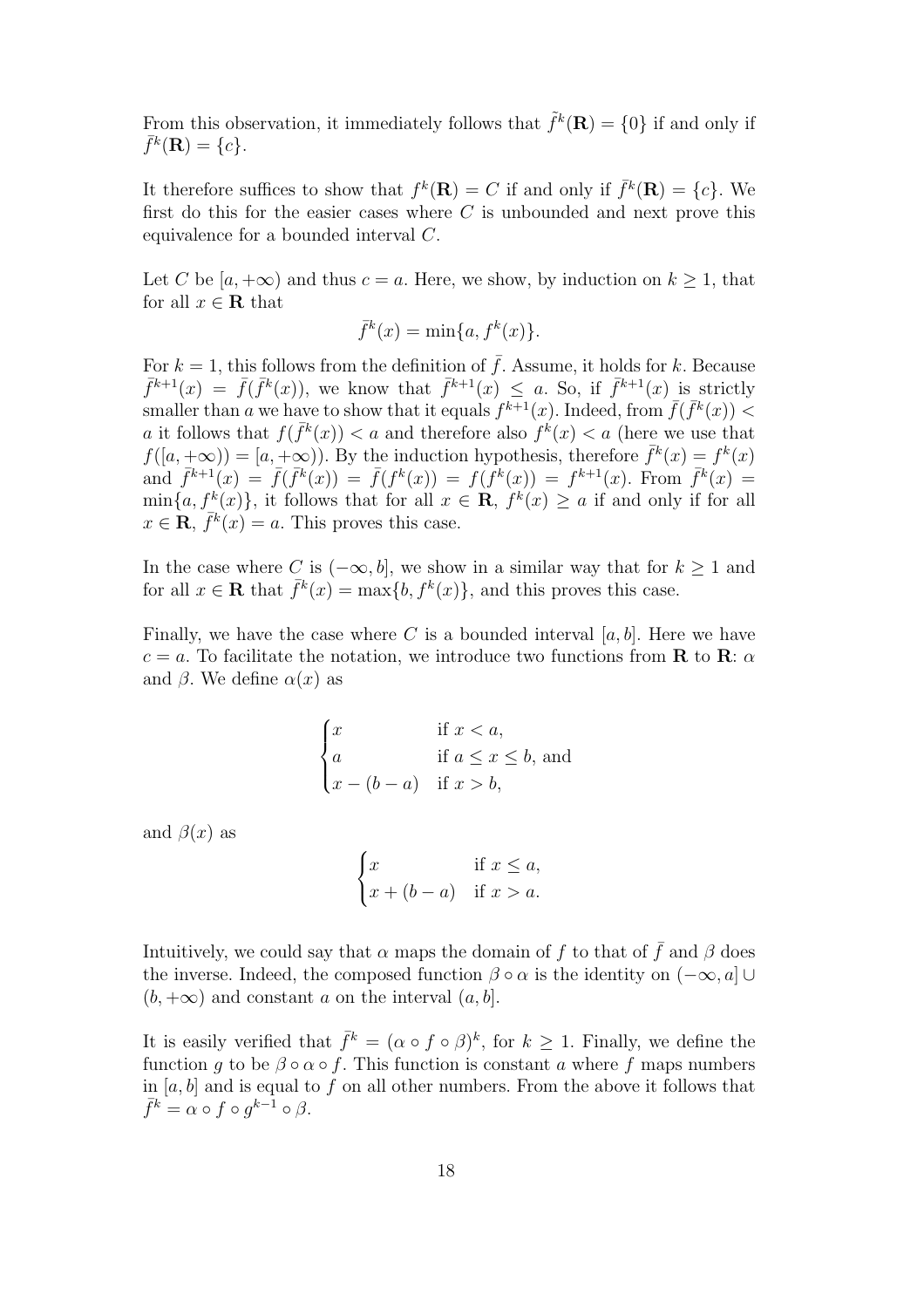Claim: for all  $k \ge 1$  and all  $x \in \mathbf{R}$ ,  $g^k(x) = a$  if  $f^k(x) \in [a, b]$  and  $g^k(x) = a$  $f^k(x)$  if  $f^k(x) \notin [a, b]$ .

*Proof of the claim.* We proceed by induction on  $k \geq 1$ . For  $k = 1$ , the claim follows from the definition of g. Assume that the claim holds for k. For  $k + 1$ there are two cases. Firstly, assume that  $f^{k+1}(x) \in [a, b]$ . We have to show that  $g^{k+1}(x) = a$ . There are two subcases. If  $f^k(x) \in [a, b]$ , then  $g^k(x) = a$ by the induction hypothesis and therefore  $g^{k+1}(x) = a$ . If  $f^k(x) \notin [a, b]$ , then  $g^{k}(x) \neq a$  by the induction hypothesis and therefore  $g^{k+1}(x) = g(g^{k}(x)) =$  $g(f^k(x)) = a$  since  $f(f^k(x)) \in [a, b]$ . Secondly, assume that  $f^{k+1}(x) \notin [a, b]$ . Then  $f^j(x) \notin [a, b]$  for all  $j, 1 \leq j \leq k+1$ , since  $f([a, b]) = [a, b]$ . Therefore,  $g^k(x) = f^k(x)$ . So,  $f^{k+1}(x) = f(f^k(x)) = g(f^k(x)) = g(g^k(x)) = g^{k+1}(x)$ . The second equality holds since  $f^k(x) \notin [a, b]$ . This concludes the proof of the claim.  $\square$ 

We are now ready to show that  $f^k(\mathbf{R}) = [a, b]$  if and only if  $\bar{f}^k(\mathbf{R}) = \{a\}.$ 

For the if-direction, we assume that  $\bar{f}^k(\mathbf{R}) = \{a\}$ . Suppose that there exists an  $x_0 \in \mathbf{R}$  such that  $f^k(x_0) \notin [a, b]$ . We claim that  $\bar{f}^k(\alpha(x_0)) \neq a$ , contradicting the assumption. Indeed, assume that  $\bar{f}^k(\alpha(x_0)) = a$ . Since  $\bar{f}^k(\alpha(x_0)) = (\alpha \circ (f \circ$  $(\beta \circ \alpha)^{k-1} \circ f \circ \beta \circ \alpha)(x_0) = (\alpha \circ (f \circ \beta \circ \alpha)^k)(x_0)$ , we get that  $(f \circ \beta \circ \alpha)^k(x_0) \in [a, b]$ . From this follows that  $f^k(x_0) \in [a, b]$ , contradicting the assumption made about  $x_0$ . To prove the latter implication, assume that  $f^k(x_0) \notin [a, b]$ . Then  $f^j(x_0) \notin [a, b]$  for all j with  $0 \leq j \leq k$ . From this, and the definition of  $\beta \circ \alpha$ , it follows that  $(f \circ \beta \circ \alpha)^j(x_0) = f^j(x_0)$  for all j with  $0 \le j \le k$ . This concludes the proof of the if-direction.

For the only-if direction, assume that for all  $x \in \mathbf{R}$ ,  $f^k(x) \in [a, b]$ . Assume that there exists an  $x_0 \in \mathbf{R}$  such that  $\bar{f}^k(x_0) \neq a$ . Using an above made remark, we therefore have that  $(\alpha \circ f \circ g^{k-1} \circ \beta)(x_0) \neq a$  and therefore also  $(f \circ g^{k-1} \circ \beta)(x_0) \notin [a, b]$ . So,  $(g^{k-1} \circ \beta)(x_0) \notin f_{\in [a, b]}$  and therefore certainly  $(g^{k-1} \circ \beta)(x_0) \neq a$ . Because of the above proven claim we have that therefore  $g^{k-1}(\beta(x_0)) = f^{k-1}(\beta(x_0))$ . Hence,  $\bar{f}^k(x_0) = (\alpha \circ f \circ g^{k-1} \circ \beta)(x_0) = (\alpha \circ f)$  $f \circ f^{k-1} \circ \beta(x_0) = (\alpha \circ f^k \circ \beta)(x_0)$ . Since this latter value is not equal to a, we have that  $f^k(\beta(x_0)) \notin [a, b]$ . We conclude that there exists a number  $y_0$ , namely  $y_0 = \beta(x_0)$ , such that  $f^k(y_0) \notin [a, b]$ . This contradicts the above made assumption and concludes the proof.  $\Box$ 

As mentioned in the previous section, in the area of dynamical systems, a function  $\tilde{f}$  is called *nilpotent* if  $\tilde{f}^k(\mathbf{R}) = \{0\}$  for some integer k. The following lemmas show that this is a decidable property in our setting. For continuous piecewise affine functions this result was already stated (without proof) [4]. So, we extend this result to continuous semi-algebraic functions and furthermore show that the decision procedure is expressible in FO.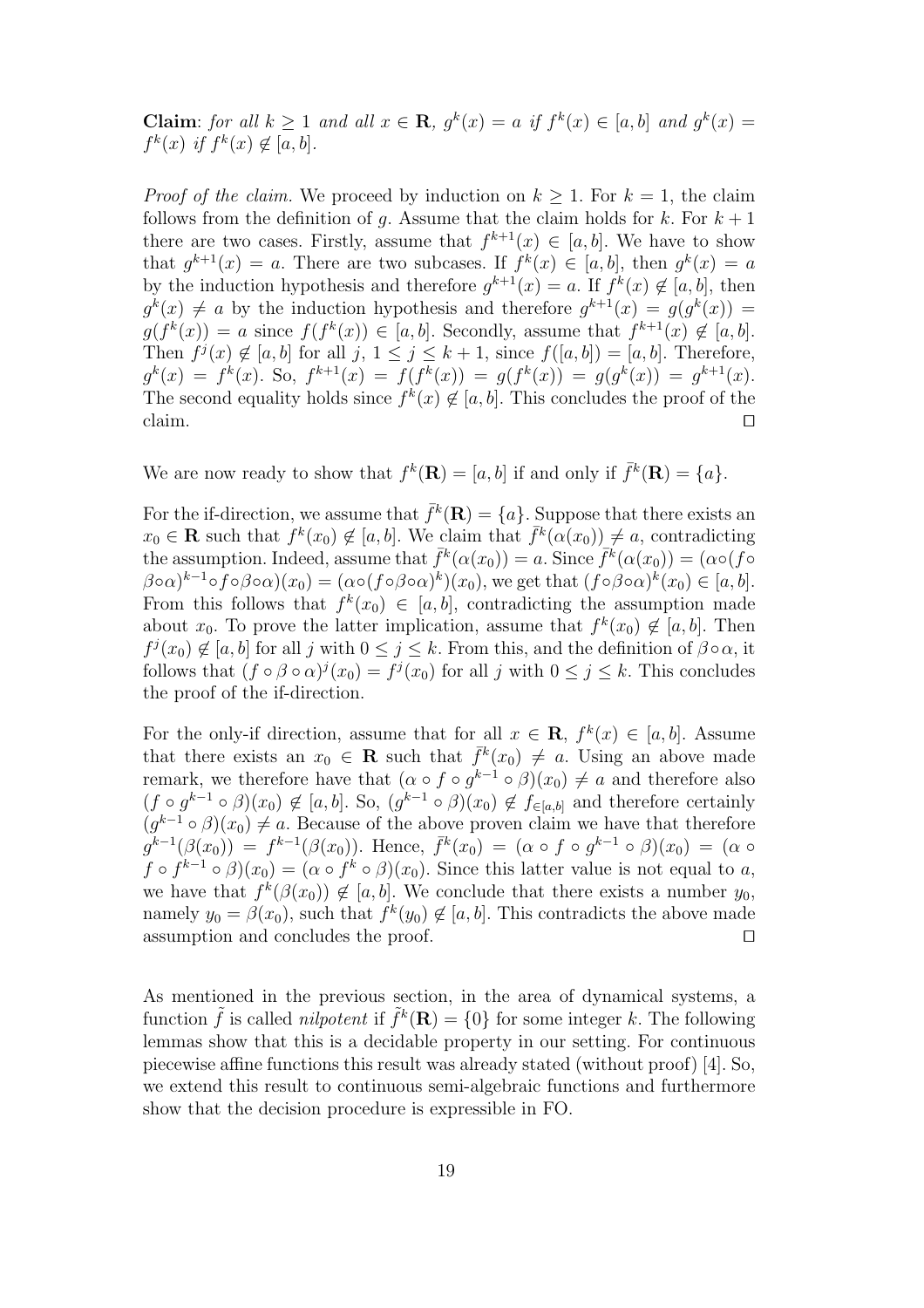Lemma 6 There is an FO sentence that expresses whether a continuous semialgebraic function  $f : \mathbf{R} \to \mathbf{R}$  is nilpotent.

PROOF. We describe the algorithm NILPOTENT(input  $f$ ) to decide nilpotency of continuous semi-algebraic functions  $f : \mathbf{R} \to \mathbf{R}$  and later on argue its correctness.

#### Algorithm NILPOTENT(input  $f$ ):

Step 1. Compute the set  $\{x \in \mathbf{R} \mid f^2(x) = x\}$ . If this set differs from  $\{0\}$ , then answer no, else continue with Step 2.

Step 2. Compute the set  $B = \{r \mid \gamma_{BB}(r)\}\,$ , where  $\gamma_{BB}(r)$  is the formula that defines positive real numbers  $r$  that satisfy one of the following three conditions:

- (1)  $\lim_{x\to-\infty} f(x)$  and  $\lim_{x\to+\infty} f(x)$  are constants and  $f((-\infty,r]) \subset (-r,$  $+r)$  and  $f([r, +\infty)) \subset (-r, +r);$
- (2)  $\lim_{x\to-\infty} f(x) = +\infty$  and  $\lim_{x\to+\infty} f(x)$  is a constant and  $f([r,+\infty)) \subset$  $(-r, +r);$
- (3)  $\lim_{x\to-\infty}$  f(x) is a constant and  $\lim_{x\to+\infty}$  f(x) = - $\infty$  and f((- $\infty$ , r)) ⊂  $(-r, +r);$

If B is empty, answer no, else compute the infimum  $r_0$  of B and continue with Step 3.

Step 3. Let g be the function defined as  $g(x) := f(x)$  if  $-r_0 < x < r_0$  and  $g(x) := f(-r_0)$  if  $x \leq -r_0$  and  $g(x) := f(r_0)$  if  $x \geq r_0$ .

If for q there exists a positive real number  $\varepsilon$  such that

- (1) g is constant 0 on  $(-\varepsilon, +\varepsilon)$ , or
- (2) q is constant 0 on  $(0, +\varepsilon)$  and has a left tangent with strictly negative slope in 0, or
- (3) q is constant 0 on ( $-\varepsilon$ , 0) and has a right tangent with strictly negative slope in 0,

then continue with Step 4, else answer no.

Step 4. If for all  $x > 0$ ,  $g(x) < x$  and  $g<sup>2</sup>(x) < x$  and for every  $x < 0$ ,  $g(x) > x$ and  $g^2(x) > x$  holds, then answer yes, else answer no.

We now prove the correctness of the algorithm NILPOTENT. Clearly, if  $f$  has periodic points other than 0, then f cannot be nilpotent. Furthermore, for a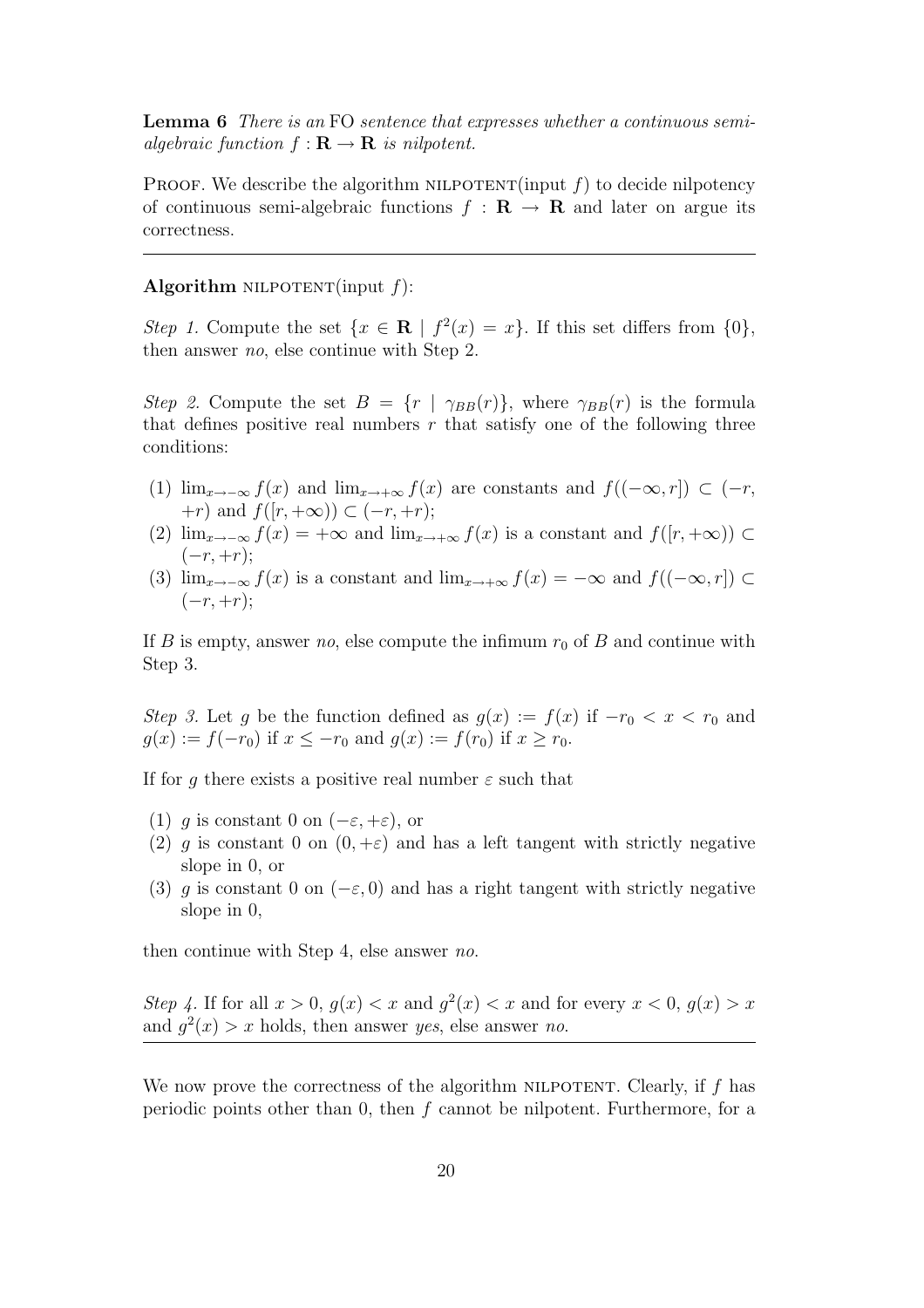nilpotent f,  $f(0)$  must be 0. From Sharkovskiı's theorem [1], it follows that if f has periodic points of some period  $d (d > 1)$ , then f also has periodic points of period 2. Therefore, the test in Step 1, makes sure that 0 is the only periodic point of  $f$ .

In Step 2, the consistency of nilpotency with the behavior of f towards  $-\infty$ and  $+\infty$  is tested. We first remark that if the limit conditions in either of the three cases are satisfied, also values of r satisfying the inclusion conditions are guaranteed to exist. This follows from the fact that  $f$  is semi-algebraic. We show this for Case 2. The other cases are similar. So, assume  $\lim_{x\to-\infty} f(x) =$  $+\infty$  and  $\lim_{x\to+\infty} f(x) = c$  with c a constant. We have to show that there exists an r such that  $f([r, +\infty)) \subset (-r, +r)$ . Consider the set  $\{x \in \mathbb{R} \mid f(x)$  $c+1$ . This is a semi-algebraic subset of **R** that is not bounded towards  $+\infty$ . Therefore there exists a number d such that  $[d, +\infty)$  is completely in  $\{x \in \mathbb{R} \mid \mathbb{R}\}$  $f(x) < c+1$ . It is clear that  $r = \max\{c+1, d\}$  satisfies  $f([r, +\infty)) \subset (-r, +r)$ .

From the fact that f has a semi-algebraic graph it follows that the set  $B$ , computed in Step 2, is empty if (1)  $\lim_{x\to-\infty} f(x) = -\infty$  or (2)  $\lim_{x\to+\infty} f(x) =$  $+\infty$  or (3) lim<sub>x→−∞</sub>  $f(x) = +\infty$  and lim<sub>x→+∞</sub>  $f(x) = -\infty$ .

In Case (1), for all  $x < 0$  we have (1a)  $f(x) < x < 0$  or (1b)  $x < f(x) < 0$ . Indeed, because of the test in Step 1, the case  $f(x) = x$  cannot occur any more outside the origin. In Case (1a), there exists an infinite orbit  $\cdots$  $f^{2}(x) < f(x) < x < 0$ , hence f is not nilpotent. In Case (1b), there exist arbitrary long orbits converging to  $x$ , namely from any point in the sequence  $\cdots < f^{-2}(x) < f^{-1}(x) < x < 0$ . Hence f is not nilpotent.

For Case (2), a similar analysis can be made, again depending on the graph of f being situated below or above the diagonal.

Also in Case (3), we have this phenomena, this time depending on the graph of  $f^2$  being situated below or above the diagonal. Here, for all  $x > 0$ , we have (3a)  $x < f<sup>2</sup>(x)$  or (3b)  $x > f<sup>2</sup>(x)$ . Because of the test in Step 1, there is no third case. In Case (3a), there exists an infinite orbit because  $x < f<sup>2</sup>(x)$  $f^4(x) < \cdots$ , hence f is not nilpotent. In Case (3b), there exist arbitrary long orbits starting from any point in the sequence  $0 < x < f^{-2}(x) < f^{-4}(x) < \cdots$ . Hence f is not nilpotent.

Hence, if  $B$  is empty, then  $f$  is not nilpotent.

If B is non-empty, on the other hand, then  $f((-\infty, r_0]) \subset (-r_0, r_0)$  and/or  $f([r_0, +\infty)) \subset (-r_0, r_0)$  (depending on which case occurred in Step 2). For the function g, defined in Step 3, this also holds if you replace  $r_0$  by some  $r_1$ , with  $r_1$  larger than  $r_0$  and max  $\{|g(x)| \mid x \in \mathbf{R}\}\$ . Furthermore  $g([-r_1, +r_1]) \subseteq$  $[-r_1, +r_1]$  holds for such  $r_1$ . By the choice of  $r_1$ , it follows that f is nilpotent if and only if  $g$  is nilpotent. The only-if direction is immediately clear. For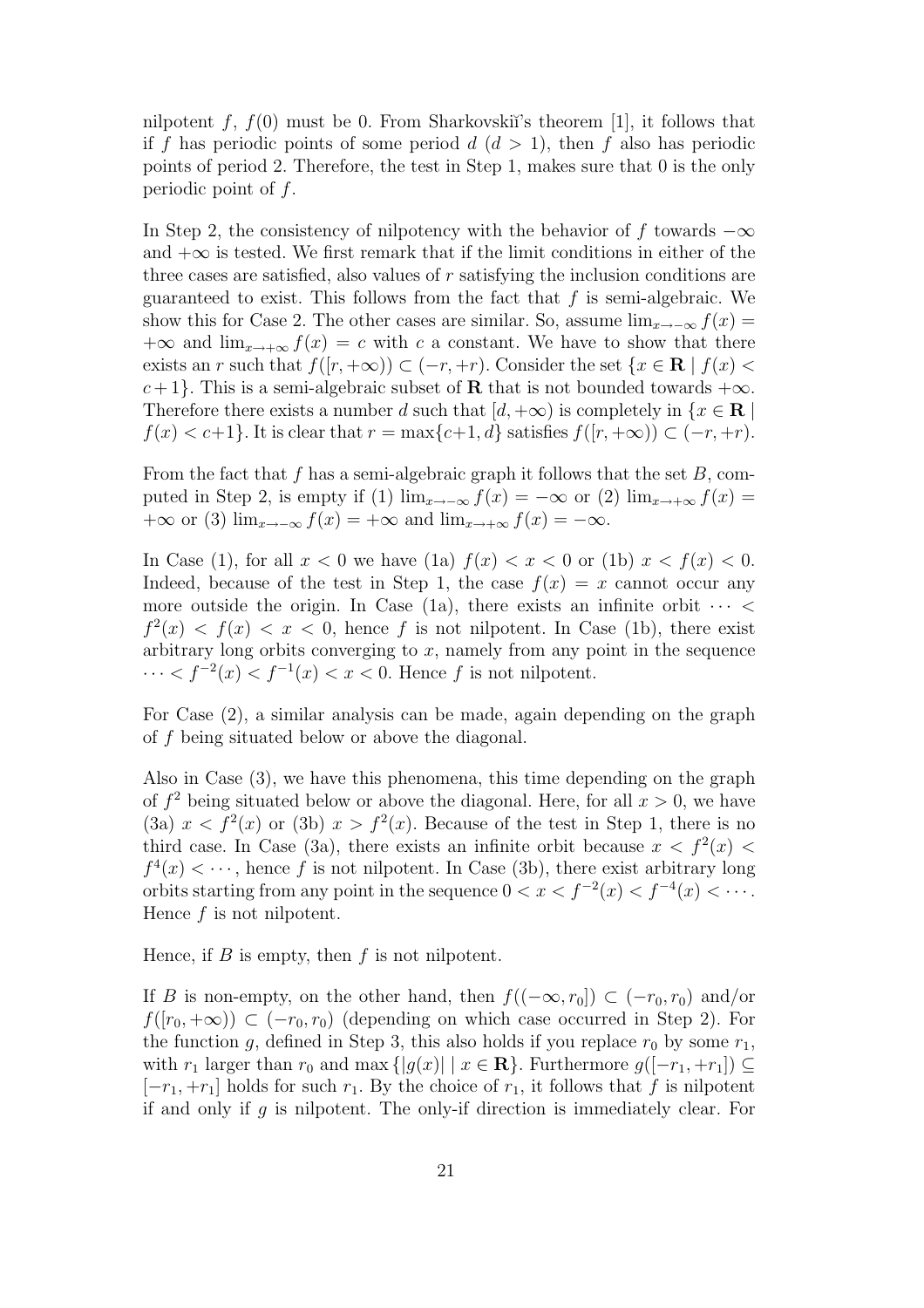the if-direction, we observe that f or  $f^2$  (again depending on the case that occurred in Step 2) maps numbers outside  $[-r_1, +r_1]$  into  $[-r_1, +r_1]$ , and (the behaviour of) f and g are the same within  $[-r_1, +r_1]$ .

In Steps 3 and 4, the consistency of the behavior of q in a neighborhood of 0 with nilpotency is tested. In the Cases (1), (2) and (3),  $g^2(x) = 0$  holds for a small  $\varepsilon$ -environment of 0. Every different behavior of q in the neighborhood of 0, leads to infinitely long or arbitrarily long orbits of  $g$  (and hence of  $f$ ). Since this analysis is completely analogous to the one made in Step 2, we omit the details.

The condition in Step 4, expresses what is known as the global convergence of  $g$  [3], which is equivalent to nilpotency of g because  $g^2$  maps a neighborhood of 0 to 0 [4]. That  $g^2$  maps a neighborhood of 0 to 0 follows from Step 3.

Finally, we remark that all computations and tests performed in the algorithm nilpotent, are expressible by a FO formula over the binary relation representing the graph of the input  $f$ . Limits, for instance, can be implemented in FO using the classical  $\varepsilon$ -δ definition.  $\square$ 

We are now ready for the proof of Theorem 3.

PROOF OF THEOREM 3. We describe a decision procedure TERMINATE (input f) that on input a function  $f : \mathbf{R} \to \mathbf{R}$ , decides whether the transitive closure of graph $(f)$  terminates after a finite number of iterations.

# Algorithm TERMINATE(input  $f$ ):

Step 1. Compute the sets  $C_1 = \{x \mid f(x) = x\}$  and  $C_2 = \{x \mid f^2(x) = x\}.$ If  $C_2$  is a closed and connected part of **R** and if  $C_1$  is a point with  $C_2 \setminus C_1$ around it or if  $C_2 \setminus C_1$  is empty, then continue with Step 2, else answer no.

Step 2. If  $C_2$  is **R**, answer yes, else compute the function  $\tilde{f}$  (as described before Lemma 5) and apply the algorithm NILPOTENT in the proof of Lemma 6 to  $f$ and return the answer.

The correctness of this procedure follows from Lemmas 4, 5 and 6. From the remark at the end of the proof of Lemma 6 and the construction of  $C_1, C_2$ and  $f$ , it is clear that all ingredients can be expressed in FO.  $\Box$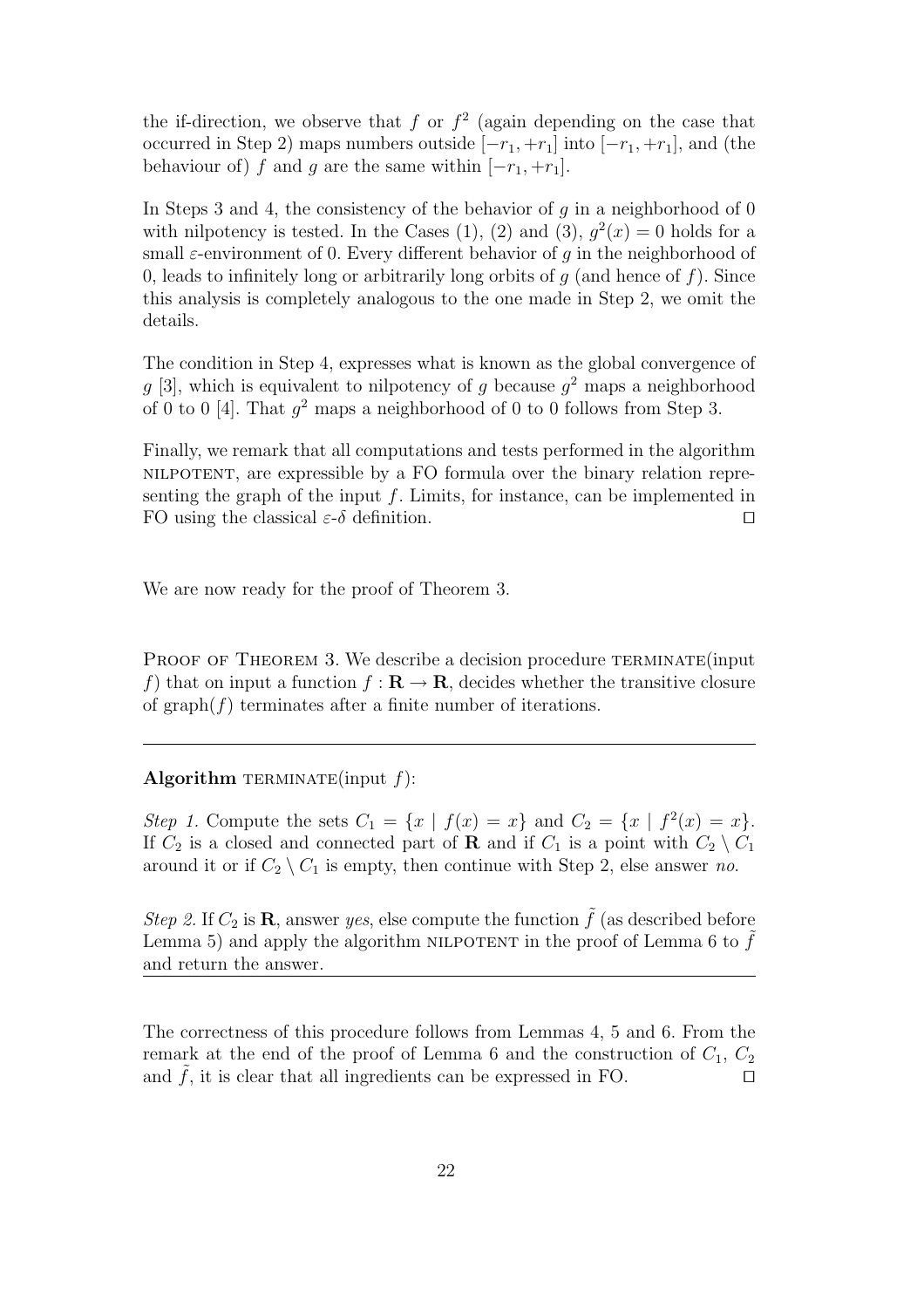**Example 6** We use the function  $f_1$ , given in Figure 2 in the Introduction, and the function  $f_2$ , given in Figure 3, to illustrate the decision procedure TERMINATE(input  $f$ ).

For  $f_1, C_1 \cup C_2$  is  $\{0, 1\}$ , and therefore  $f_1$  doesn't survive Step 1 and TERMI-NATE(input  $f_1$ ) immediately returns no.

For  $f_2$ ,  $C_1 \cup C_2$  is  $\{0\}$ , and therefore we have  $f_2 = f_2$ . Next, the algorithm NILPOTENT is called with input  $f_2$ . For  $f_2$ , the set B, computed in Step 2 of the algorithm NILPOTENT, is non-empty and  $r_0$  is 2. So, the function g in Step 3 will be  $f_2$  again and  $r_1$  is strictly larger than 2. Since g is identical zero around the origin, finally the test in Step 4 decides. Here, we have that for  $x > 0$ ,  $g(x) < x$  and also  $g^2(x) < x$  since  $x - \frac{1}{4} < x$  and  $x - \frac{1}{2} < x$ . For  $x < 0$ , we have that both  $g(x)$  and  $g<sup>2</sup>(x)$  are identical zero and thus the test succeeds also here. The output of NILPOTENT on input  $f_2$  and therefore also the output of TERMINATE on input  $f_2$  is yes.

For a continuous and terminating function, the periods that can appear are 1 and 2 (see Lemma 3). In dynamical systems theory, finding an upper bound on the length of the run-ups in terms of some characteristics of the function, is considered to be, even for piecewise affine functions, a difficult problem [22, 25]. Take, for instance, the terminating continuous piecewise affine function that is constant towards  $-\infty$  and  $+\infty$  and that has turning points  $(0, \frac{1}{3})$  $(\frac{1}{3}, \frac{2}{3} - \varepsilon),$  $\left(\frac{4}{9}\right)$  $\frac{4}{9}, \frac{4}{9}$  $\frac{4}{9}$ ),  $\left(\frac{5}{9}, \frac{5}{9}\right)$  $(\frac{5}{9}), (\frac{2}{3}, \frac{1}{3})$  $(\frac{1}{3}), \text{ and } (1, \frac{2}{3})$  $(\frac{2}{3})$ , with  $\varepsilon > 0$  small. Here, it seems extremely difficult to find an upper bound on the length of the run-ups in terms of the number of line segments or of their endpoints. The best we can say is that also the maximal run-up can be computed.

**Corollary 3** Let  $f : \mathbf{R} \to \mathbf{R}$  be a continuous, terminating semi-algebraic function. The maximal run-up of a point in  $\bf{R}$  with respect to f can be com $puted.$ 

We end this section with a remark concerning termination of continuous functions that are defined on a connected part I of **R**. Let  $f: I \rightarrow I$  be such a function. We define the function  $\bar{f}$  to be the continuous extension of f to **R** that is constant on  $\mathbf{R} \setminus I$ . It is readily verified that the transitive closure of graph(f) terminates if and only if  $\bar{f}$  is terminating. We therefore have the following corollary of Theorem 3.

**Corollary 4** Let I be a connected part of  $\bf{R}$ . There is an  $\bf{FO}$  expressible decision procedure that decides whether the transitive closure of the graph of a continuous semi-algebraic function  $f: I \to I$  terminates.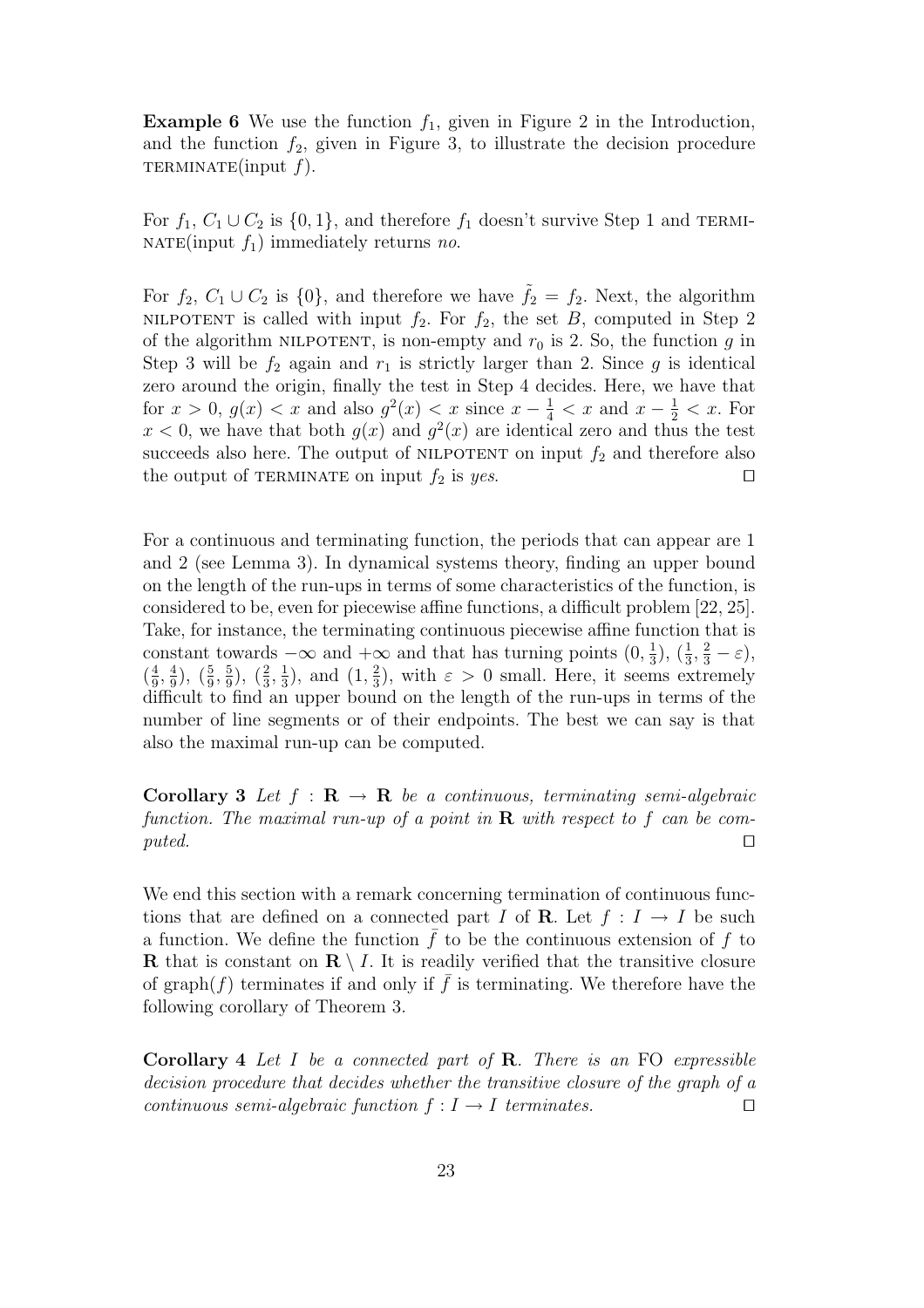#### 5 Logics with transitive closure restricted to function graphs

In this section, we study fragments of FO+TC and FO+TCS where the transitive-closure operator is restricted to work only on the graphs of continuous semi-algebraic functions from  $\mathbf{R}^k$  to  $\mathbf{R}^k$ . These languages bear some similarity with *deterministic* transitive-closure logics in finite model theory [8].

If  $\vec{x}$  and  $\vec{y}$  are k-dimensional real vectors and if  $\psi(\vec{x}, \vec{y})$  is an FO+TC-formula (respectively FO+TCS-formula), let  $\gamma_{\psi}$  be the FO+TC-sentence (respectively FO+TCSsentence)  $\gamma^1_\psi \wedge \gamma^2_\psi$ , where  $\gamma^1_\psi$  expresses that  $\psi(\vec{x}, \vec{y})$  defines the graph of a function from  $\mathbf{R}^k$  to  $\mathbf{R}^k$  and where  $\gamma^2_{\psi}$  expresses that  $\psi(\vec{x}, \vec{y})$  defines a continuous function graph. We can express  $\gamma_{\psi}^2$  using the classical  $\varepsilon$ -δ definition of continuity.

More specifically,  $\gamma_{\psi}^{1}$  can be written as

 $(\forall \vec{x})(\exists \vec{y})\psi(\vec{x}, \vec{y}) \wedge (\forall \vec{x})(\forall \vec{y})(\forall \vec{z})(\psi(\vec{x}, \vec{y}) \wedge \psi(\vec{x}, \vec{z}) \Rightarrow \vec{y} = \vec{z})$ 

and  $\gamma_{\psi}^2$  can be written as

$$
(\forall \vec{x}_1)(\forall \varepsilon > 0)(\exists \delta > 0)(\forall \vec{x}_2)(\|\vec{x}_1 - \vec{x}_2\| < \delta \Rightarrow (\forall \vec{y}_1)(\forall \vec{y}_2)(\psi(\vec{x}_1, \vec{y}_1) \land \psi(\vec{x}_2, \vec{y}_2) \Rightarrow \|\vec{y}_1 - \vec{y}_2\| < \varepsilon)).
$$

**Proposition 3** Let  $\psi(\vec{x}, \vec{y})$  be an FO+TC-formula (respectively an FO+TCSformula). The evaluation of  $\psi(\vec{x}, \vec{y})$  on an input database A terminates if and only if the evaluation of  $\gamma_{\psi}$  on A terminates.

**PROOF.** It should be clear that the above expressions for  $\gamma^1_\psi$  and  $\gamma^2_\psi$  make direct calls to  $\psi(\vec{x}, \vec{y})$  and no new calls to a TC-formula are introduced. Using the bottom-up evaluation method described in Section 2.2, it is clear that evaluation of both  $\gamma^1_\psi$  and  $\gamma^2_\psi$  terminates on A if and only the evaluation of  $\psi$ terminates on  $A$ .

**Definition 6** We define  $FO + cTC$  (respectively  $FO + cTCS$ ) to be the fragment of FO+TC (respectively FO+TCS) in which only TC-expressions of the form  $[\text{TC}_{\vec{x};\vec{y}}\psi(\vec{x},\vec{y}) \wedge \gamma_{\psi}](\vec{s},\vec{t})$  (respectively  $[\text{TC}_{\vec{x};\vec{y}}\psi(\vec{x},\vec{y}) \wedge \gamma_{\psi} | \sigma](\vec{s},\vec{t})$ ) are allowed to occur.  $\Box$ 

We again use superscript numbers to denote restrictions on the arities of the relations of which transitive closure can be taken.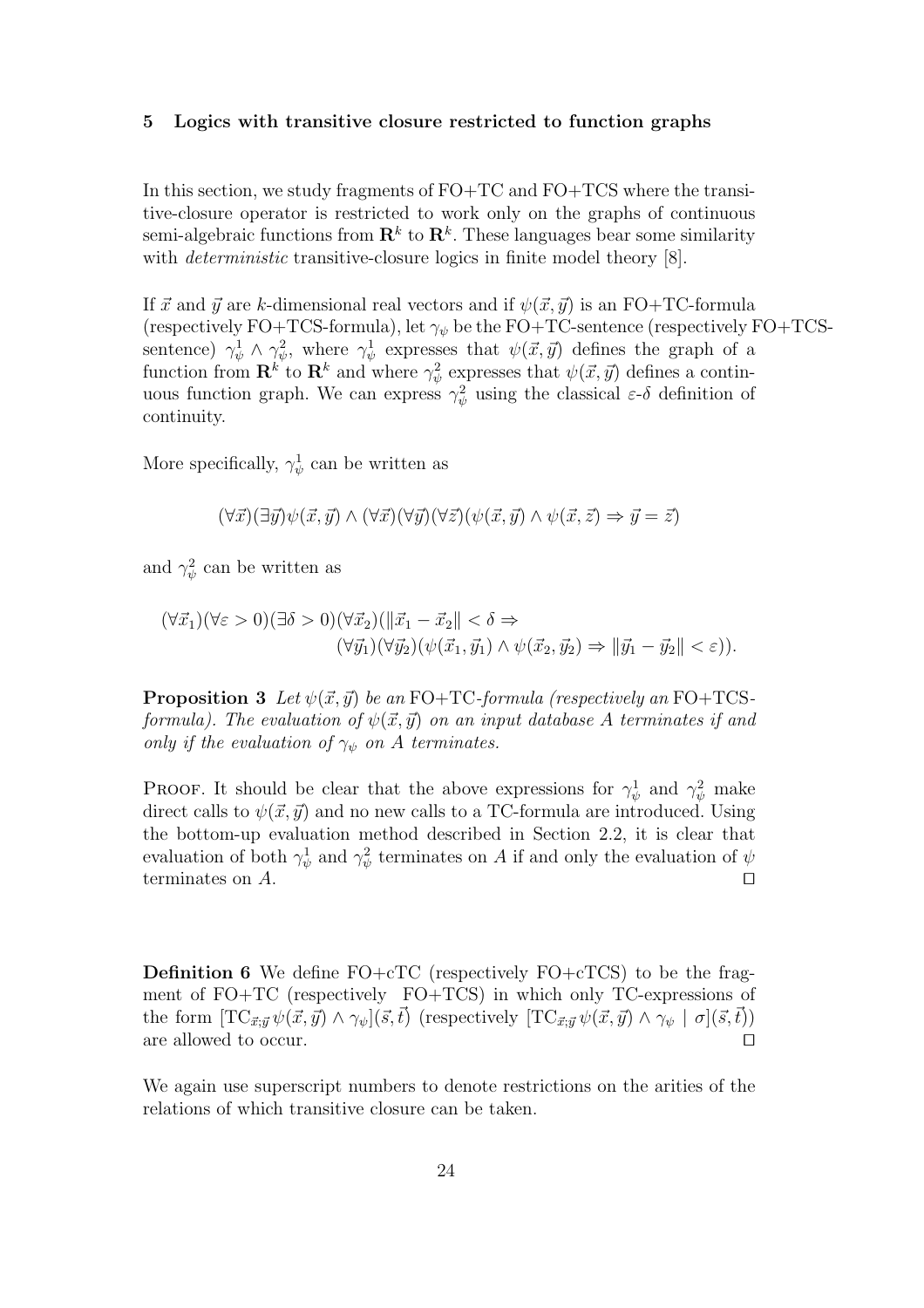Since, when  $\psi(x, y)$  is  $y = x + 1$ ,  $\gamma_{\psi}$  is *true*, from the proof of Theorem 2 the following negative result follows.

**Corollary 5** It is undecidable whether a given formula in  $FO + cTCS<sup>2</sup>$  terminates on a given input database.  $\square$ 

We remark that for this undecidability it is not needed that the transitive closure of continuous functions on an *unbounded* domain is allowed  $(f(x))$  $x+1$  in the proof of Theorem 2). Even when, for example, only functions from  $[0, 1]$  to  $[0, 1]$  are allowed, we have undecidability. We can see this by modifying the proof of Theorem 2 as follows. For any polynomial  $p(x_1, \ldots, x_{13})$ , let  $\sigma_p$ be the FO-expressible stop-condition:

$$
(\exists x_1) \cdots (\exists x_{13}) (\bigwedge_{i=1}^{13} ((\exists y_i)(x_i y_i = 1 \land X(1, y_i)) \lor x_i = 0 \lor x_i = 1) \land p(x_1, \ldots, x_{13}) = 0).
$$

Since, in consecutive iterations, the continuous extension  $\bar{f}$  of  $f : [0,1] \rightarrow$  $[0, 1] : x \mapsto \frac{x}{x+1}$ , maps 1 to  $\frac{1}{2}, \frac{1}{3}$  $\frac{1}{3}, \frac{1}{4}$  $\frac{1}{4}, \ldots$ , it is then easy to see that  $p(x_1, \ldots, x_{13})$ having an integer solution is equivalent to

$$
[\text{TC}_{x,y} \,\psi(x,y) \mid \sigma_p](s,t)
$$

terminating, where  $\psi(x, y)$  defines graph( $\bar{f}$ ). Remark again that the  $\gamma_{\text{graph}(\bar{f})}$ is true.

The main result of this section is the following.

**Theorem 4** It is decidable whether a given formula in  $FO + cTC^2$  terminates on a given input database. Moreover, this decision procedure is expressible in  $\text{FO}+\text{cTC}^2$ .

PROOF. Given a formula  $\varphi$  in FO+cTC<sup>2</sup> and an input database A, we can decide whether the evaluation of  $\varphi$  on A terminates by first evaluating the deepest FO-formulas on which a TC-operator works on A and then using Theorem 3 to decide whether the computation of transitive closure halts on this set. If it does not terminate, we answer no, else we compute the result and continue recursively to less deep occurrences of TC-operators in  $\varphi$ . We continue this until the complete formula  $\varphi$  is processed. Only if we reach the end and all intermediate termination tests returned yes, we output yes.

The expressibility of the decision procedure in  $\mathrm{FO}+\mathrm{cTC}^2$  can straightforwardly be proven by induction on the structure of the formula.  $\Box$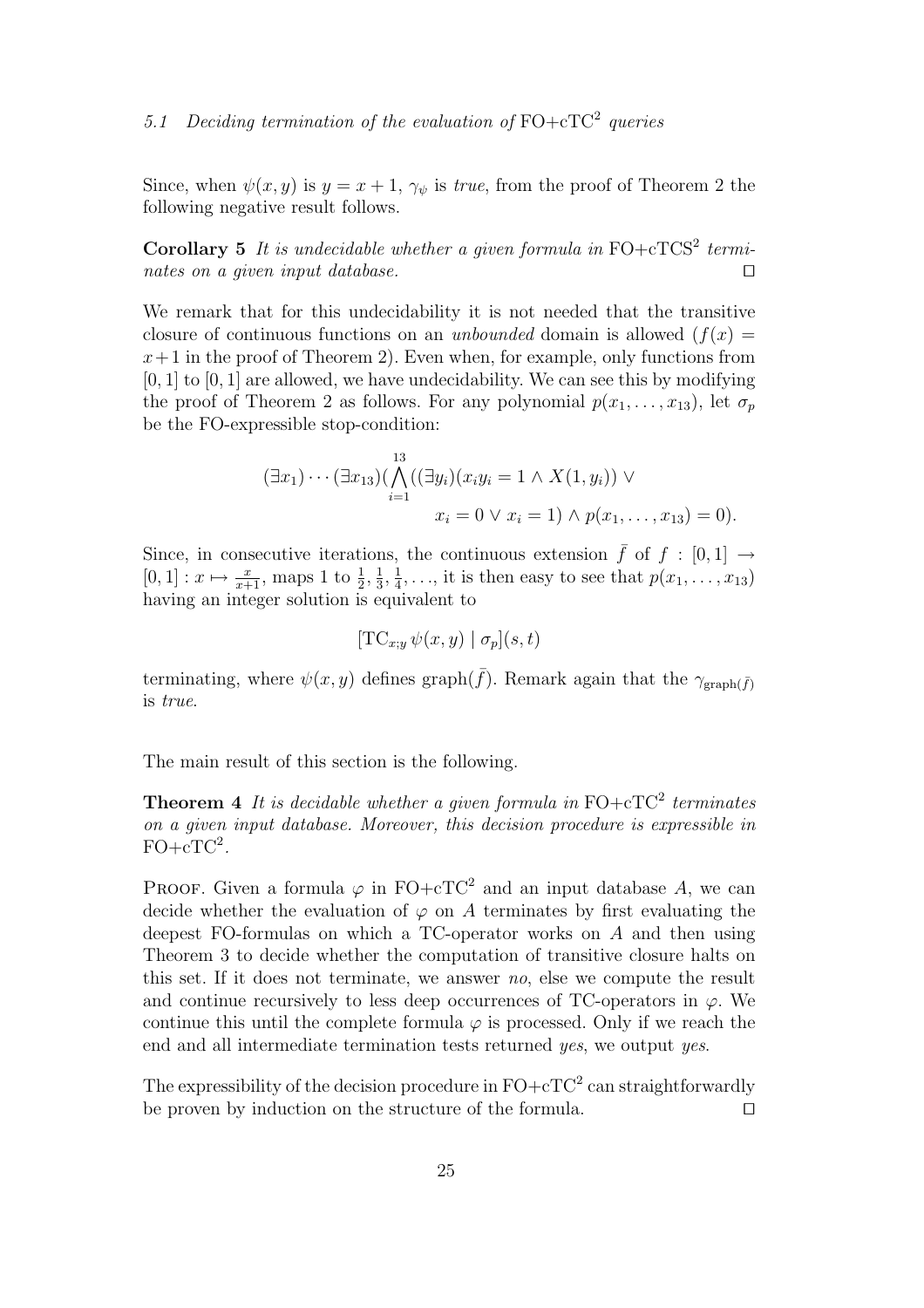The fact that termination of  $FO + cTC^2$ -formulas is expressible in  $FO + cTC^2$ , allows us to define a *guarded* fragment,  $FO + cTC_G^2$ , of this language. Indeed, if  $\psi$  is a formula in FO+cTC<sup>2</sup> of the form  $[TC_{\vec{x};\vec{y}}\psi(\vec{x},\vec{y})](\vec{s},\vec{t})$ , let  $\tau_{\psi}$  be the  $FO + cTC^2$ -sentence that expresses that this TC-expression terminates (obviously,  $\tau_{\psi}$  also depends on the input database). We can now define the guarded fragment of  $FO + cTC^2$ , in which every TC-expression is accompanied by a termination guard.

**Definition 7** We define  $\text{FO}+\text{cTC}_G^2$  to be the fragment of  $\text{FO}+\text{cTC}^2$  in which only TC-expressions of the form  $[\tilde{TC}_{\vec{x}:\vec{y}} \psi(\vec{x},\vec{y}) \wedge \tau_{\psi}](\vec{s},\vec{t})$  are allowed.  $\square$ 

The following property follows from the above remarks.

**Proposition 4** In the language  $\text{FO}+\text{cTC}_G^2$ , every query terminates on all possible input databases. Furthermore, all terminating queries of  $FO + cTC^2$ are expressible in FO+cTC<sup>2</sup><sub>G</sub>.

PROOF. Since, for each expression  $\varphi$  in FO+cTC<sup>2</sup><sub>*G*</sub>, every subformula of  $\varphi$ that is a TC-expression includes a termination guard, these subexpressions are guaranteed to terminate on all inputs. Therefore the evaluation of  $\varphi$  is guaranteed to terminate on every input.

For the second part of this proposition, let  $\varphi$  be a formula in FO+cTC<sup>2</sup> that is terminating on all inputs. By adding termination guards in  $\varphi$ , starting at TC-subformulas that appear deepest and continuing outwards, we obtain a formula  $\bar{\varphi}$  in FO+cTC<sup>2</sup><sub>G</sub> that equivalently expresses the query expressed by  $\varphi$ .

# 5.3 Expressiveness results

Even the least expressive of the discussed transitive-closure logics is still more expressive than first-order logic.

**Theorem 5** The language  $FO + cTC_G^2$  is more expressive than FO on finite constraint databases.

PROOF. Consider the following query  $Q_{\text{int}}$  on 1-dimensional databases S: "Is S a singleton that contains a natural number?". The query  $Q_{\text{int}}$  is not expressible in FO (if it would be expressible, then also the predicate nat $(x)$ , expressing that x is a natural number, would be in FO). The query  $Q_{\text{int}}$  is expressible in  $FO + cTC_G^2$  by the sentence that says that S is a singleton that contains 0, 1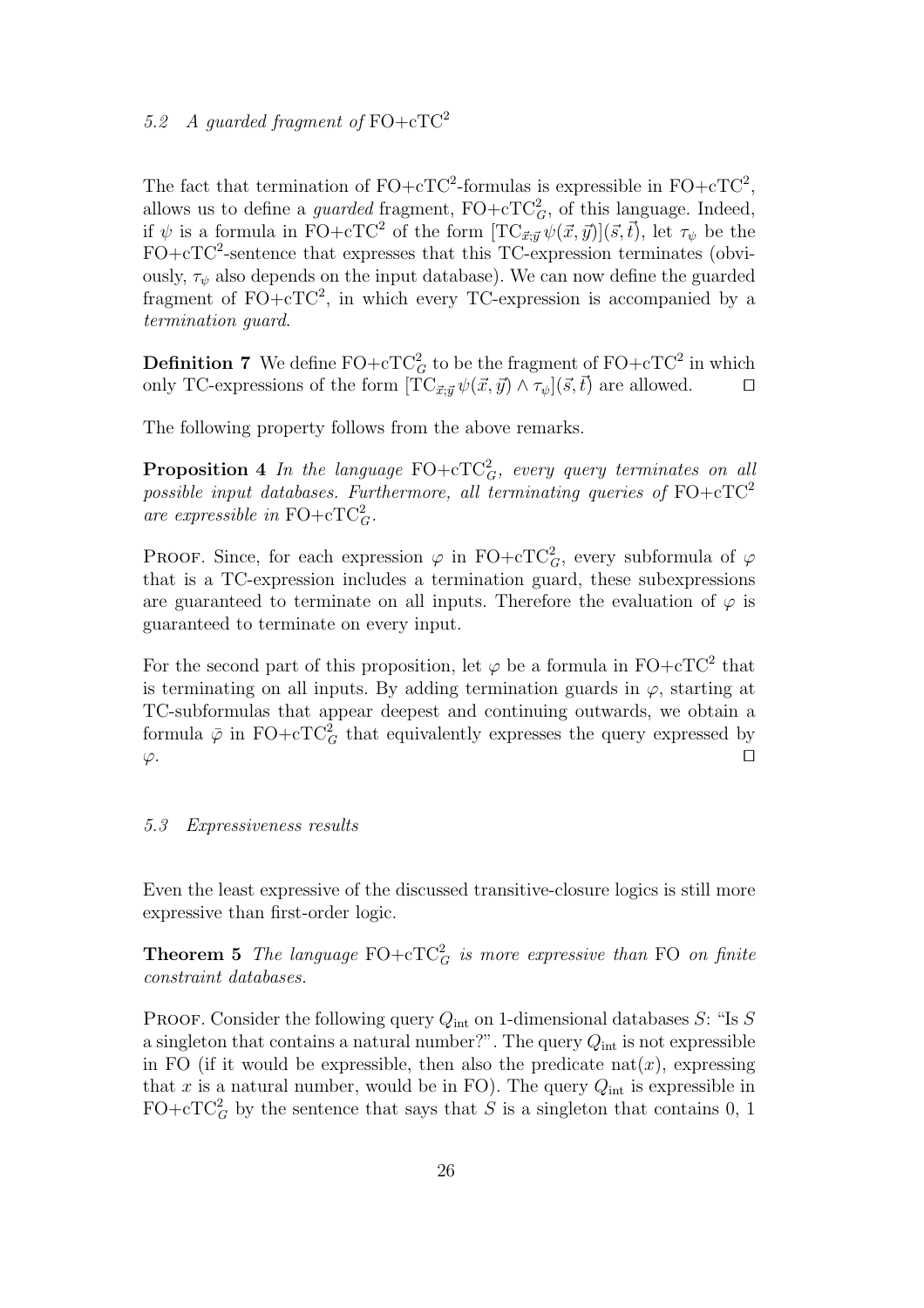or an element  $r > 1$  such that  $(\exists s)(\exists t)([\text{TC}_{x,y} \psi(x,y) \wedge \gamma_{\psi} \wedge \tau_{\psi(x,y) \wedge \gamma_{\psi}}](s,t) \wedge$  $s = 1 \wedge t = \frac{1}{r}$  $(\frac{1}{r})$ , where  $\psi(x, y)$  is the formula  $(\exists r)(S(r) \land \varphi(r, x, y))$ . Here,  $\varphi(r, x, y)$  defines the graph of the continuous piecewise affine function that maps  $x$  to

$$
y = \begin{cases} 0 & \text{if } x \leq \frac{1}{r}, \\ x - \frac{1}{r} & \text{if } \frac{1}{r} < x < 1, \\ 1 - \frac{1}{r} & \text{if } x \geq 1. \end{cases}
$$

Remark that  $\gamma_{\psi}$  is always true. The sentence  $\tau_{\psi(x,y)\wedge \gamma_{\psi}}$  is true when the database is a singleton containing a number larger than one. The function given by  $\varphi(r, x, y)$  is illustrated in Figure 3 for  $r = 4$ . The evaluation of this transitive closure is guaranteed to end after at most  $\lceil r \rceil$  iterations and this sentence indeed expresses  $Q_{\text{int}}$  since  $(1, \frac{1}{r})$  $\frac{1}{r}$ ) belongs to the result of the transitive closure if and only if  $r > 1$  is a natural number.

We remark that the fact that we can express in  $\text{FO}+\text{cTC}_G^2$  that a 1-dimensional singleton databases  $S$  contains a natural number does not imply that we can define the natural numbers in  $\text{FO}+\text{cTC}_G^2$ . This follows immediately from the guaranteed termination of  $FO + cTC_G^2$ -expressible queries. On input a constraint database the evaluation of a  $\text{FO}+\text{cTC}_G^2$ -expression is guaranteed to terminate and to return an output that can be described by means of polynomial constraints, i.e., that is semi-algebraic. The set of natural numbers is non-semi-algebraic subset of  $\bf R$  and can therefore not be defined in  $\rm FO+\rm cTC^2_G$ . Looking at the formula in the above proof that expresses that a 1-dimensional singleton databases  $S$  contains a natural number, we see that the therein used TC-expression works on the formula  $\psi(x, y)$ , which is  $(\exists r)(S(r) \land \varphi(r, x, y))$ . We see that the number  $r$  of which naturalness is expressed is bound by a quantifier in the formula  $\psi(x, y)$ . Therefore, if we would want to define the natural numbers by modifying the formula in the proof this would lead to applying the transitive-closure operator to a formula  $\psi'(x, y, r)$  with an extra parameter. This would lead us outside FO+cTC and inside FO+KTC.

## 6 Concluding remarks

We conclude with a number of remarks. One of our initial motivations to look at termination of query evaluation in transitive closure logics was to study the expressive power of FO+TC compared to that of FO+TCS. As mentioned in the Introduction and Section 2, the latter language is computationally complete on linear constraint databases. It is not clear whether FO+TC is also complete. In general, we have no way to separate these languages. But if we restrict ourselves to their fragments  $FO + cTC^2$  and  $FO + cTCS^2$ , the fact that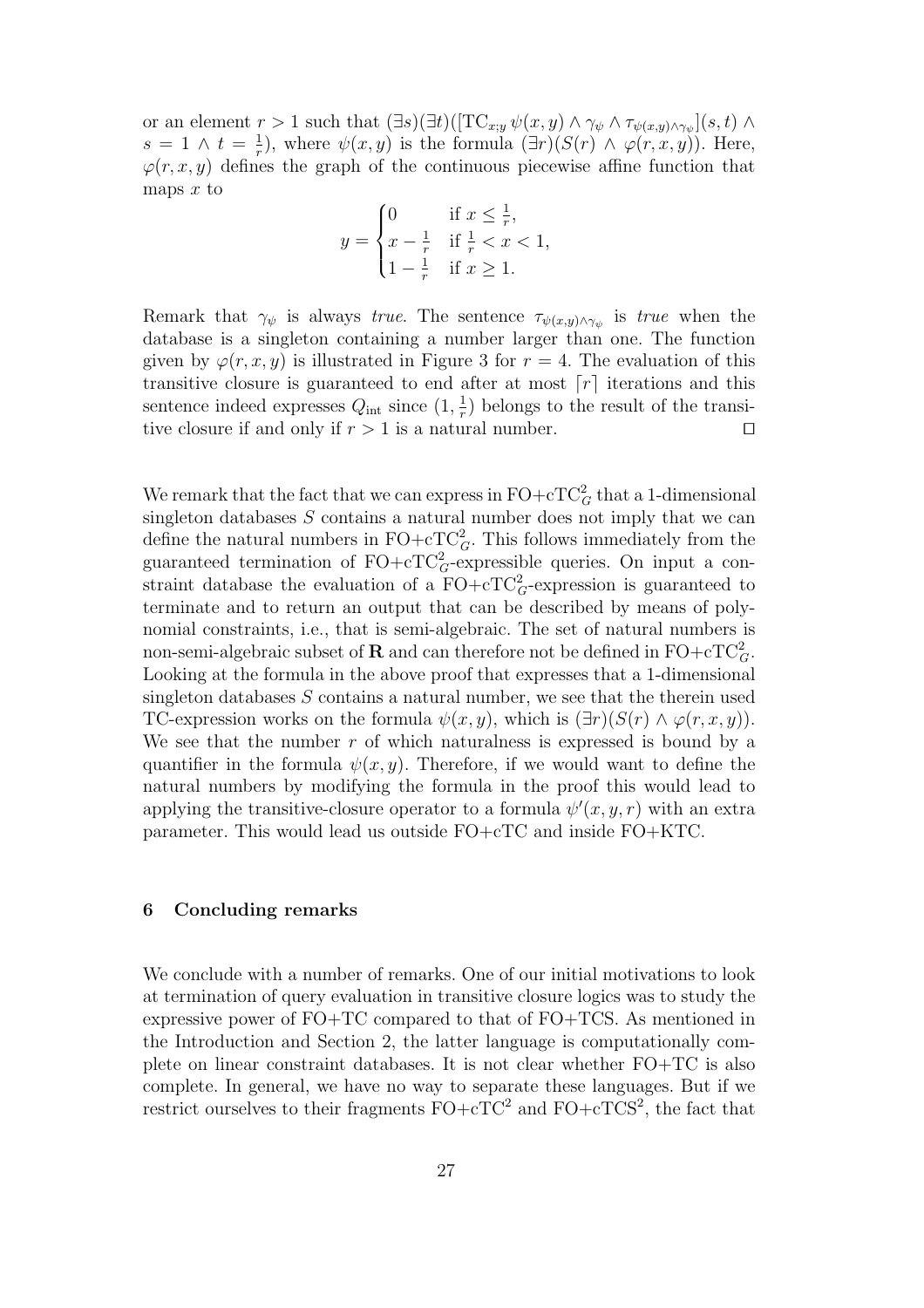

Fig. 6. The graph of the function  $f(x, y_1, \ldots, y_4)$  in the  $(x, y)$ -plane.

for the former termination is decidable, whereas it is not for the latter, might give the impression that at least these fragments can be separated. But this is not the case, since equivalence of formulas in these languages is undecidable. In fact, the expressions used in the proof of Theorem 2, are expressible in FO+TC (they do not even use an input database).

A last remark concerns the validity of the results in Section 4 for more general settings. Lemmas 1–5 are also valid for arbitrary real closed fields R. One could ask whether the same is true for Lemma 6. However, the proof of the correctness of the FO-sentence which decides global convergence in Step 4 [3], relies on the Bolzano-Weierstrass theorem, which is known not to be valid for arbitrary real closed fields [5]. Furthermore, we can even prove the following.

**Theorem 6** Termination of continuous semi-algebraic functions  $f: R \to R$ for arbitrary real closed fields R is not expressible in FO.

PROOF. Let  $F_R$  be the family of continuous piecewise affine functions from R to R parameterized by  $[0, 1]^4 \subset R^4$  and defined by

$$
F_R: R \times [0,1]^4 \to R: (x,\vec{y}) \mapsto f(x,\vec{y}),
$$

where  $\vec{y} = (y_1, \ldots, y_4)$  and f is the continuous piecewise affine function that is constant outside [0, 1] and that in the unit interval connects  $(0, y_1)$  with  $(y_2, y_3)$  and  $(y_2, y_3)$  with  $(1, y_4)$  (see Figure 6).

For each  $k > 0$ , it is clear that there exists an FO-formula  $\varphi_k(\vec{y})$  which expresses that the evaluation of the transitive closure of graph( $F_R(\vec{y})$ ) terminates after k iterations.

We prove the proposition by contradiction. Suppose that there exists an FOsentence  $\psi$  which expresses the termination of the transitive closure of function graphs for semi-algebraic functions on an arbitrary real closed field R. This implies that there also exists a FO-formula  $\psi(\vec{y})$  which expresses that the evaluation of the transitive closure of graph $(F_R(\vec{y}))$  is terminating.

Let  $\psi_{ref}$  be an FO-sentence expressing the axioms of real closed fields. Then,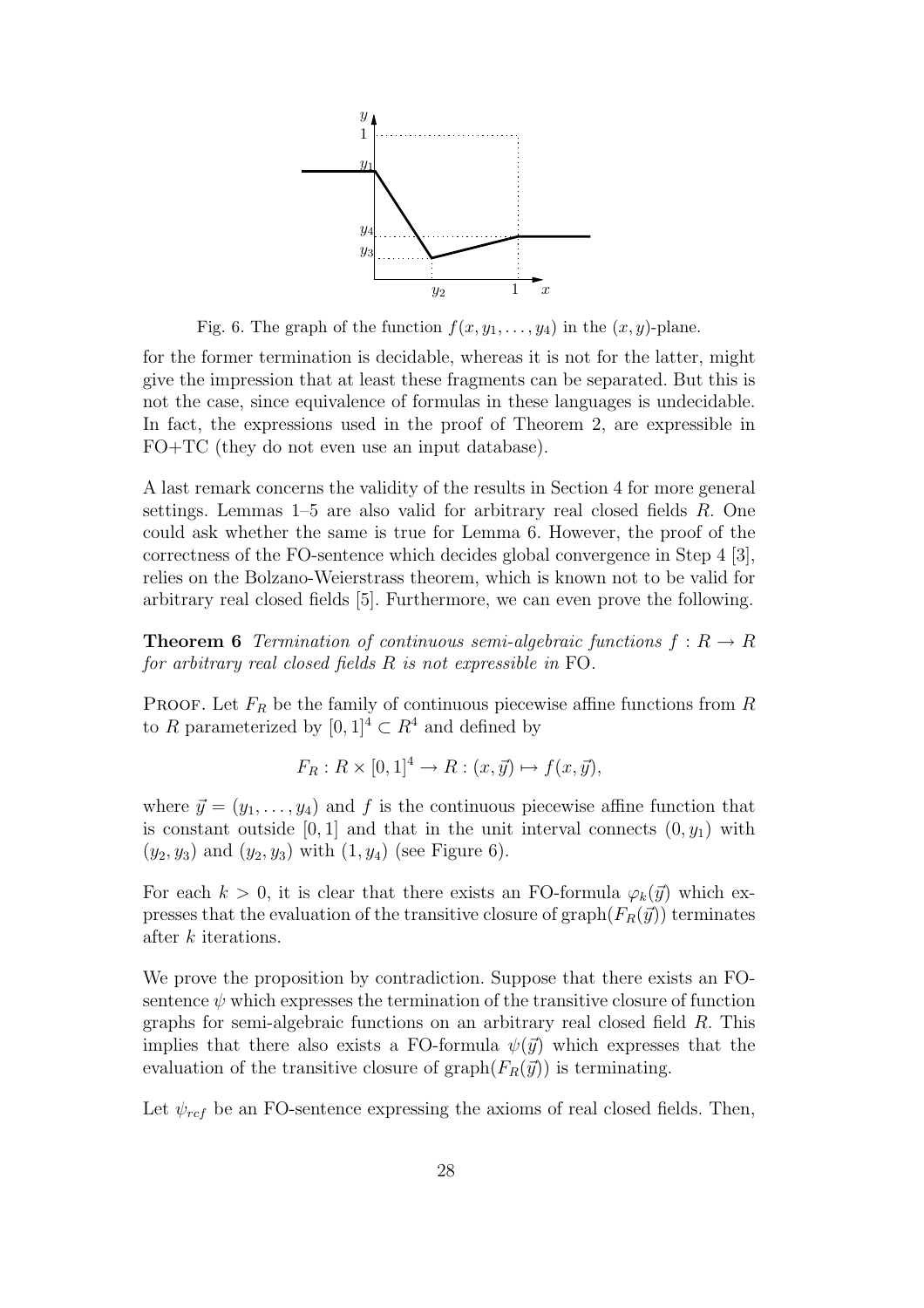

Fig. 7. The graph of the function  $f(x, 0, \frac{1}{k+2}, 0, \frac{k+1}{k+2})$ .

for each  $k > 0$ , the formula

$$
(\exists \vec{y}) (\psi(\vec{y}) \land \neg \varphi_1(\vec{y}) \land \cdots \land \neg \varphi_k(\vec{y})) \land \psi_{ref}
$$

is satisfied when we consider  $R = \mathbf{R}$  and we take  $y_1 = 0$ ,  $y_2 = 1/(k+2)$ ,  $y_3 = 0$ , and  $y_4 = (k+1)/(k+2)$  as parameters. Indeed, the evaluation of the transitive closure of the graph of  $f(x, 0, 1/(k+2), 0, (k+1)/(k+2))$  is terminating but only after  $k + 1$  iterations (see Figure 7).

Hence, by the compactness theorem, the countable set of formulas  $\{\psi_{ref}, \psi(\vec{y}),\}$  $\neg \varphi_1(\vec{y}), \neg \varphi_2(\vec{y}), \ldots$  is consistent. Hence, there exists a real closed field R and a  $\vec{y} \in \tilde{R}^4$  such that  $\psi(\vec{y})$  expresses that the evaluation of the transitive transitive closure of graph $(F_{\widetilde{R}}(\vec{y}))$  terminates, or equivalently, that  $f_{\vec{y}}: R \to R: x \mapsto$ <br> $f(x, \vec{y})$  is terminative. However, there exists no heaven that  $f(x, \vec{y})$  terminates  $f(x, \vec{y})$  is terminating. However, there exists no k such that  $f(x, \vec{y})$  terminates after k iterations. This is clearly a contradiction. Hence, the assumption that  $\varphi$  expresses the termination of functions  $f: R \to R$  for arbitrary real closed fields  $R$  must be false.

Acknowledgements. The authors would like to thank Michael Benedikt for suggesting a significant simplification to the proof of Proposition 6.

#### References

- [1] Ll. Alsedà, J. Llibre, and M. Misiurewicz. Combinatorial Dynamics and Entropy in Dimension One, volume 5 of Advances Series in Nonlinear Dynamics. World Scientific, 1993.
- [2] M. Benedikt, M. Grohe, L. Libkin, and L. Segoufin. Reachability and connectivity queries in constraint databases. In Proceedings of the 19th ACM SIGMOD-SIGACT-SIGART Symposium on Principles of Database Systems (PODS'00), pages 104–115. ACM, 2000.
- [3] V.D. Blondel, O. Bournez, P. Koiran, C.H. Papadimitriou, and J.N. Tsitsiklis. Deciding stability and mortality of piecewise affine dynamical systems. Theoretical Computer Science, 255(1-2):687–696, 2001.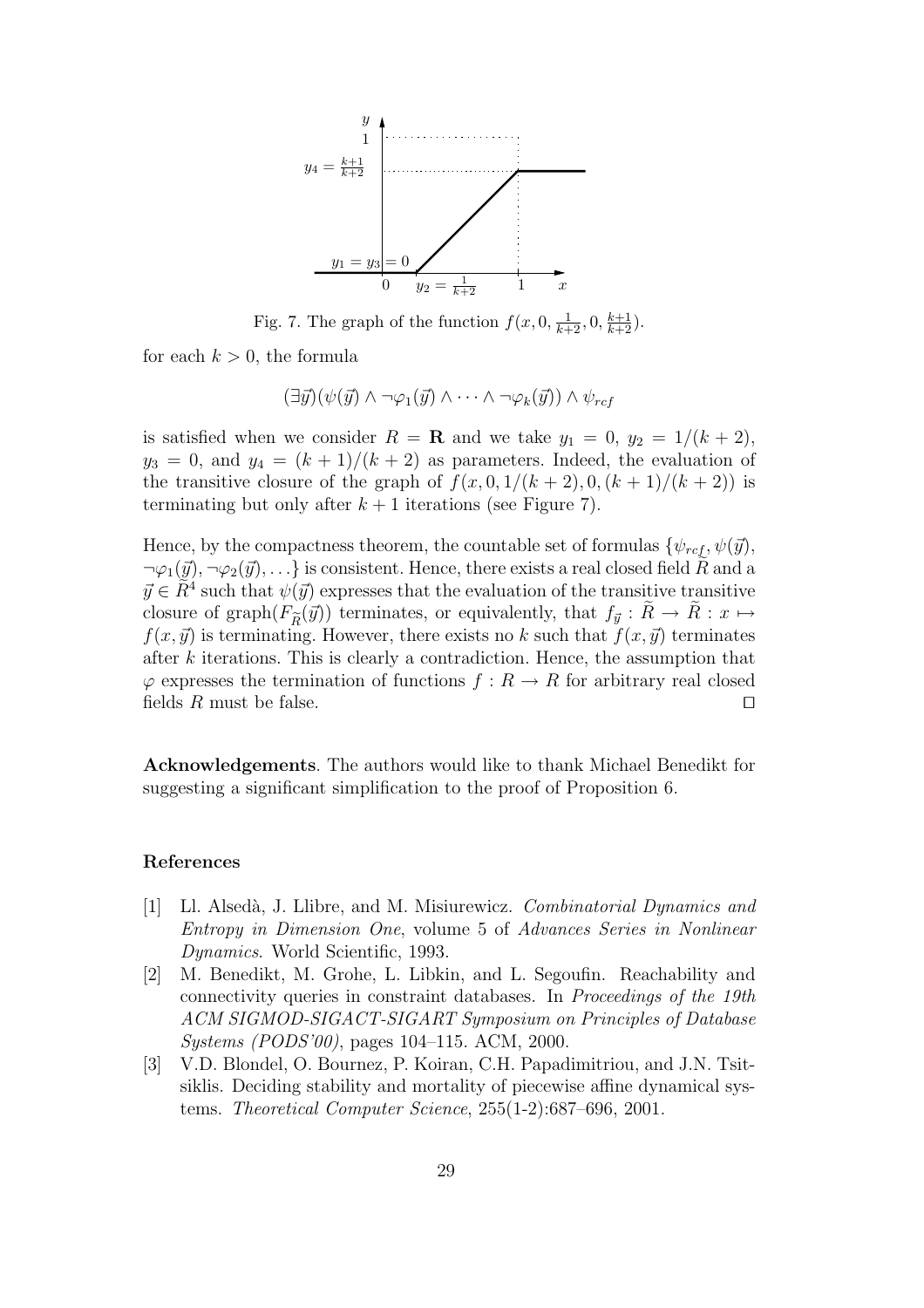- [4] V.D. Blondel, O. Bournez, P. Koiran, and J.N. Tsitsiklis. The stability of saturated linear dynamical systems is undecidable. Journal of Computer and System Sciences, 62(3):442–462, 2001.
- [5] J. Bochnak, M. Coste, and M.-F. Roy. Real Algebraic Geometry, volume 36 of Ergebenisse der Mathematik und ihrer Grenzgebiete. Folge 3. Springer-Verlag, 1998.
- [6] G.E. Collins. Quantifier elimination for real closed fields by cylindrical algebraic decomposition. In Automata Theory and Formal Languages, volume 33 of Lecture Notes in Computer Science, pages 134–183. Springer-Verlag, 1975.
- [7] M. Davis, Y. Matijasevič, and J. Robinson. Hilbert's Tenth Problem. Diophantine equations: positive aspects of a negative solution. In *Math*ematical Developments Arising from Hilbert Problems, volume 28, pages 323–378. American Mathematical Society, 1976.
- [8] H.-D. Ebbinghaus and J. Flum. Finite Model Theory. Springer-Verlag, 1995.
- [9] F. Geerts. Linear approximation of semi-algebraic spatial databases using transitive closure logic, in arbitrary dimension. In G. Ghelli and G. Grahne, editors, Proceedings of the 8th International Workshop on Database Programming Languages (DBPL'01), volume 2397 of Lecture Notes in Computer Science, pages 182–197. Springer-Verlag, 2002.
- [10] F. Geerts and B. Kuijpers. Linear approximation of planar spatial databases using transitive-closure logic. In Proceedings of the 19th ACM SIGMOD-SIGACT-SIGART Symposium on Principles of Database Systems (PODS'00), pages 126–135. ACM, 2000.
- [11] Ch. Giannella and D. Van Gucht. Adding a path connectedness operator to FO+poly (linear). Acta Informatica, 38(9):621–648, 2002.
- [12] S. Grumbach and G. Kuper. Tractable recursion over geometric data. In G. Smolka, editor, Proceedings of Principles and Practice of Constraint Programming (CP'97), volume 1330 of Lecture Notes in Computer Science, pages 450–462. Springer-Verlag, 1997.
- [13] P.C. Kanellakis, G.M. Kuper, and P.Z. Revesz. Constraint query languages. Journal of Computer and System Science, 51(1):26–52, 1995. A preliminary report appeared in the Proceedings 9th ACM Symposium on Principles of Database Systems (PODS'90).
- [14] P. Koiran, M. Cosnard, and M. Garzon. Computability with lowdimensional dynamical systems. Theoretical Computer Science, 132:113– 128, 1994.
- [15] S. Kreutzer. Fixed-point query languages for linear constraint databases. In Proceedings of the 19th ACM SIGMOD-SIGACT-SIGART Symposium on Principles of Database Systems (PODS'00), pages 116–125. ACM, 2000.
- [16] S. Kreutzer. Operational semantics for fixed-point logics on constraint databases. In R. Nieuwenhuis and A. Voronkov, editors, Proceedings of the 8th International Conference on Logic for Programming, Artificial